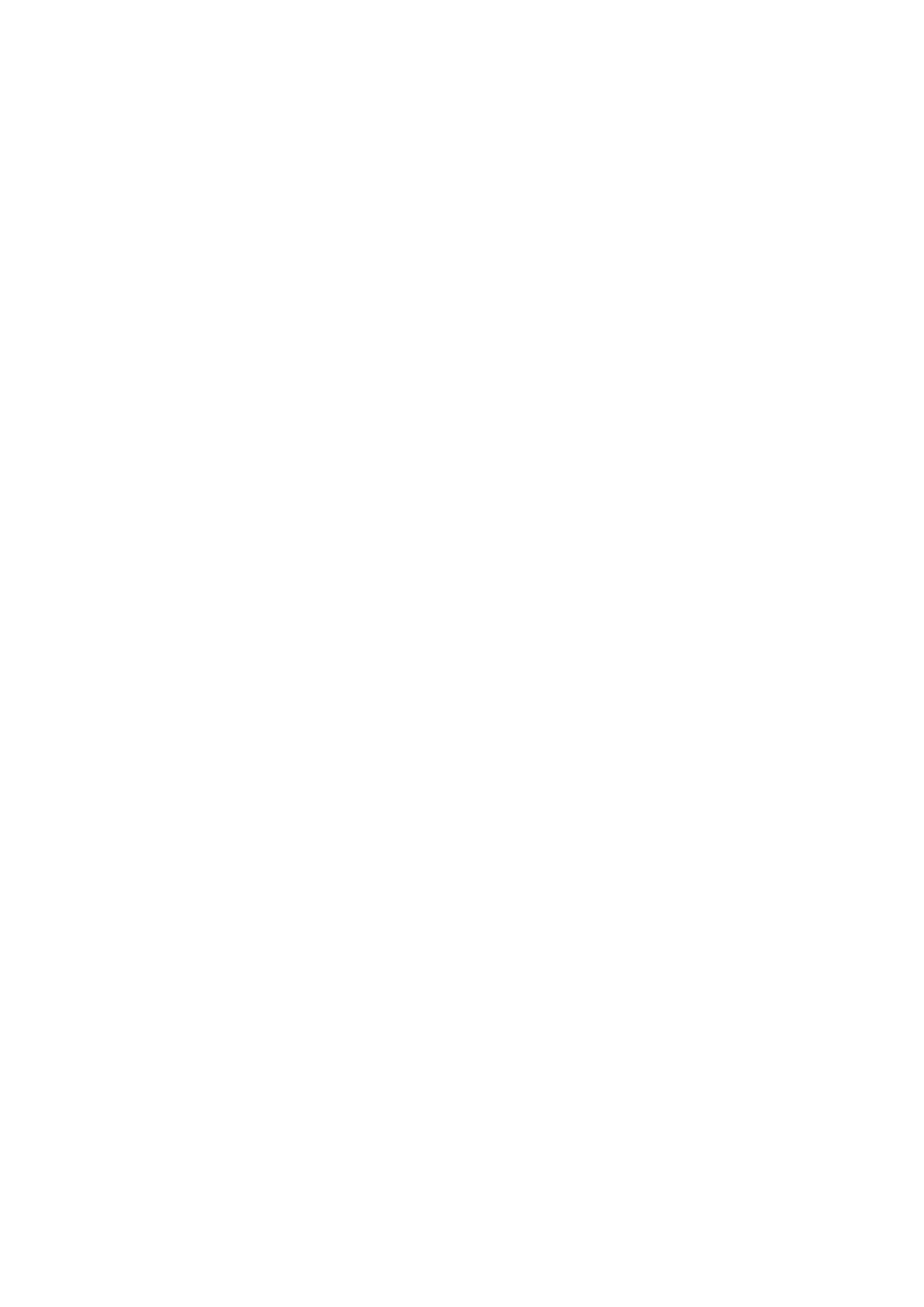

Australian Capital Territory

# **Road Transport Legislation (Accreditation and Licensing) Amendment Regulation 2006 (No 1)**

**Subordinate Law SL2006-59** 

made under the

**Road Transport (Driver Licensing) Act 1999, the Road Transport (General) Act 1999, the Road Transport (Public Passenger Services) Act 2001 and the Road Transport (Vehicle Registration) Act 1999.** 

# **Contents**

Page

| Part 1 | <b>Preliminary</b> |  |
|--------|--------------------|--|
|        | Name of regulation |  |

2 Commencement 1 and 1 and 1 and 1 and 1 and 1 and 1 and 1 and 1 and 1 and 1 and 1 and 1 and 1 and 1 and 1 and 1 and 1 and 1 and 1 and 1 and 1 and 1 and 1 and 1 and 1 and 1 and 1 and 1 and 1 and 1 and 1 and 1 and 1 and 1 a

J2005-970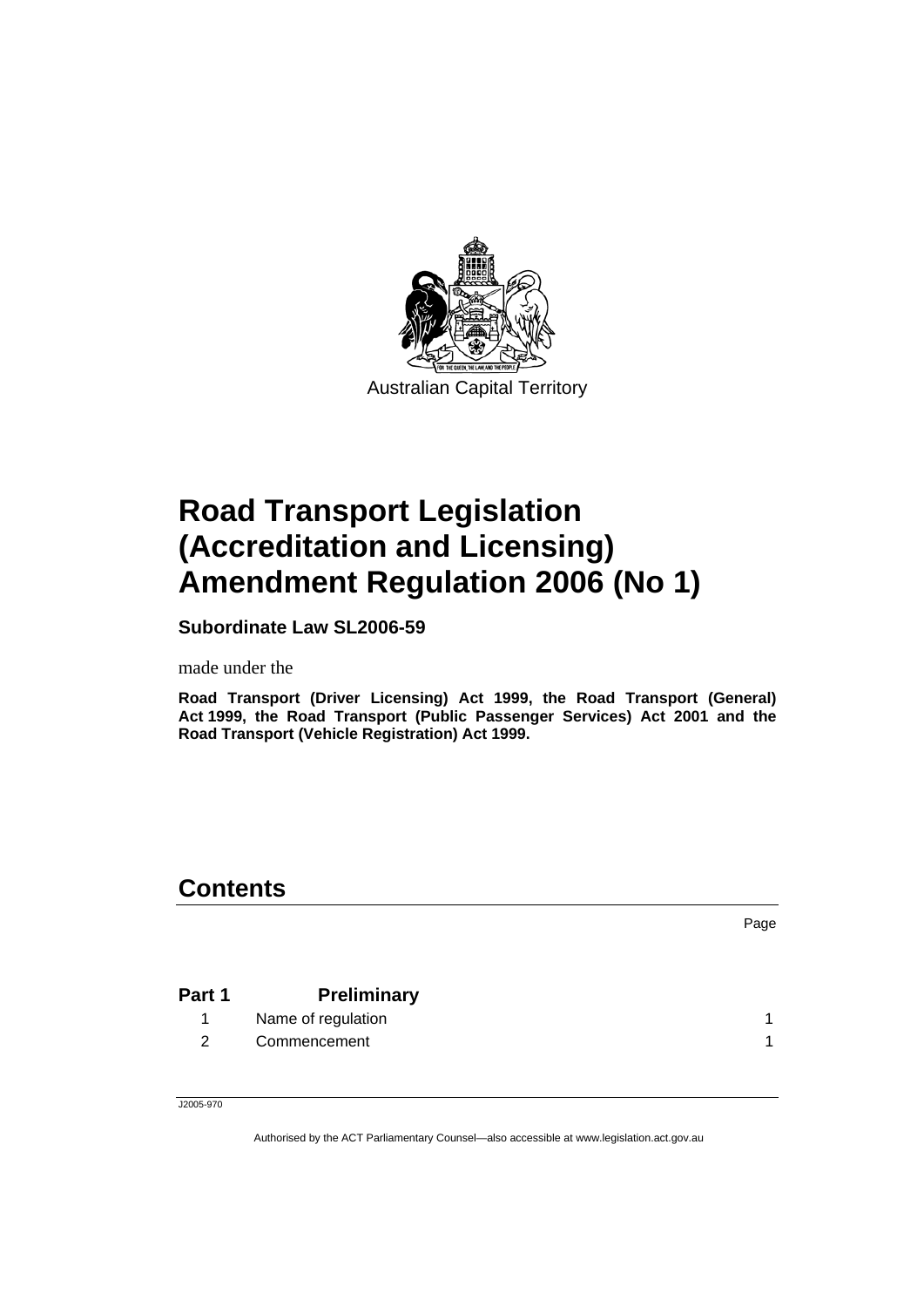| Part 2 | <b>Road Transport (Driver Licensing) Regulation</b><br>2000                 | Page                    |
|--------|-----------------------------------------------------------------------------|-------------------------|
| 3      | Legislation amended-pt 2                                                    | $\overline{c}$          |
| 4      | Division 3.1                                                                | $\overline{2}$          |
| 5      | Section 70 (3) and (4)                                                      | 3                       |
| 6      | Section 87 (3)                                                              | $\overline{\mathbf{4}}$ |
| 7      | New section 90A                                                             | $\overline{\mathbf{4}}$ |
| 8      | Section 104 (1) (c)                                                         | 6                       |
| 9      | Section 104 (1) (f)                                                         | 6                       |
| 10     | Section 104 (3), (4) and (5)                                                | 6                       |
| 11     | Section 106 (1) (b) and (c)                                                 | $\overline{7}$          |
| 12     | Section 106 (2)                                                             | 7                       |
| 13     | Section 107 (3)                                                             | 8                       |
| 14     | Section 111 (a) to (f)                                                      | 8                       |
| 15     | Section 111, note                                                           | 8                       |
| 16     | New section 122A                                                            | 9                       |
| 17     | Dictionary, definition of disqualifying offence                             | 10                      |
| 18     | Dictionary, definition of required medical standards                        | 10                      |
| 19     | Further amendments, mentions of s 15 (2)                                    | 10                      |
| Part 3 | <b>Road Transport (General) Regulation 2000</b>                             |                         |
| 20     | Legislation amended-pt 3                                                    | 12 <sup>2</sup>         |
| 21     | Schedule 1, part 1.4, items 34 to 36                                        | 12 <sup>2</sup>         |
| Part 4 | <b>Road Transport (Public Passenger Services)</b><br><b>Regulation 2002</b> |                         |
| 22     | Legislation amended-pt 4                                                    | 13                      |
| 23     | Section 6, definition of mandatory disqualifying offence                    | 13                      |
| 24     | New section 8 (2) (aa)                                                      | 13                      |
| 25     | Section $8(2)(a)$ to $(c)$                                                  | 13                      |
| 26     | Section $8(3)(a)$                                                           | 13                      |
| 27     | Section 14 (1), example 2                                                   | 13                      |
| 28     | New section 19A                                                             | 14                      |
| 29     | Section 500 (4)                                                             | 15                      |
|        |                                                                             |                         |

contents 2 Road Transport Legislation (Accreditation and Licensing) Amendment Regulation 2006 (No 1) SL2006-59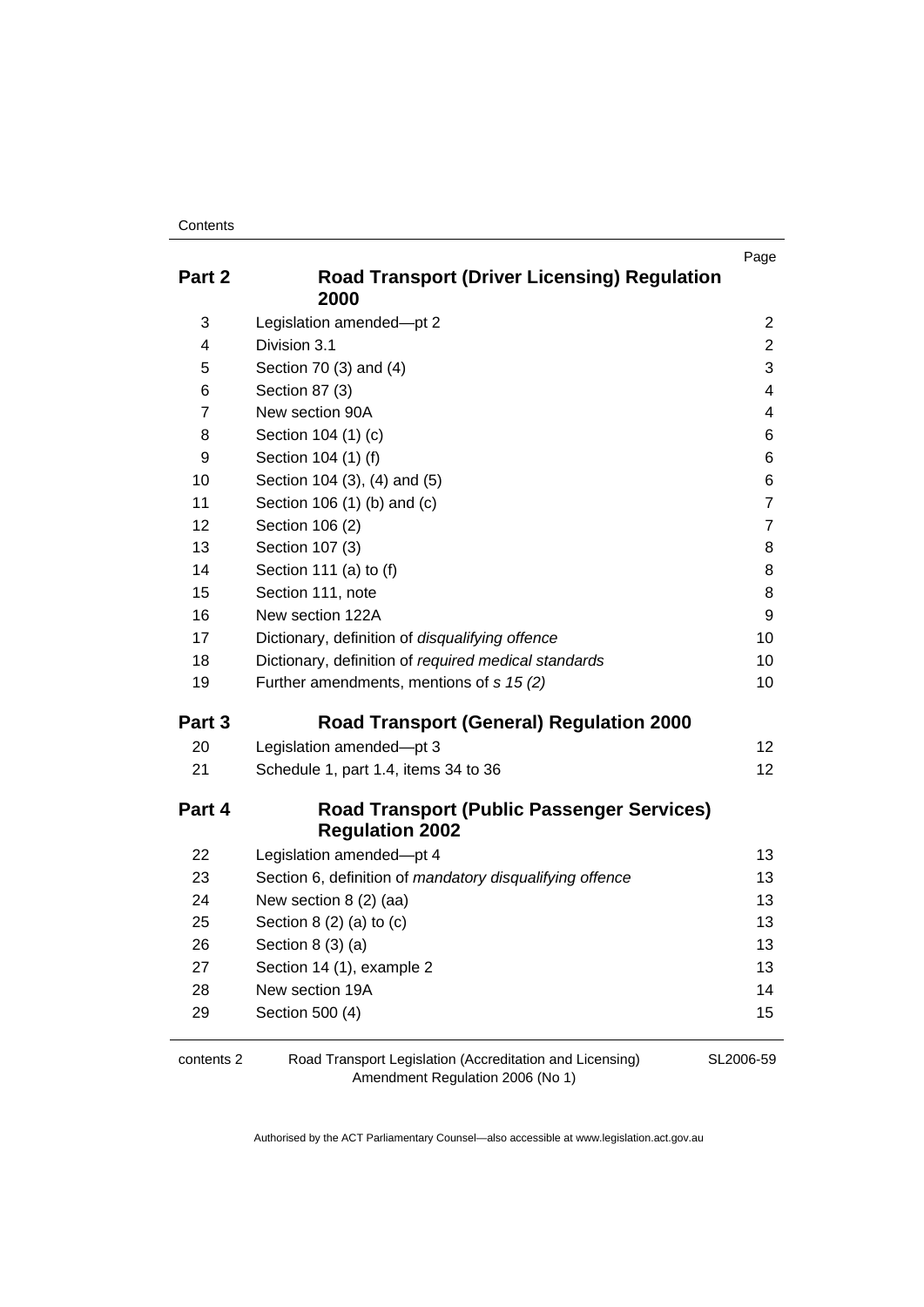|        |                                                                        | Contents   |
|--------|------------------------------------------------------------------------|------------|
| 30     | Dictionary, definition of mandatory disqualifying offence              | Page<br>15 |
| Part 5 | <b>Road Transport (Vehicle Registration)</b><br><b>Regulation 2000</b> |            |
| 31     | Legislation amended-pt 5                                               | 16         |
| 32     | Section 116 (1) (b)                                                    | 16         |
| 33     | Section 124                                                            | 16         |
| 34     | Section 127 heading                                                    | 17         |
| 35     | Section 127 (1) (b)                                                    | 18         |
| 36     | Section 135                                                            | 18         |
| 37     | New section 153A                                                       | 19         |

SL2006-59

Road Transport Legislation (Accreditation and Licensing) Amendment Regulation 2006 (No 1)

contents 3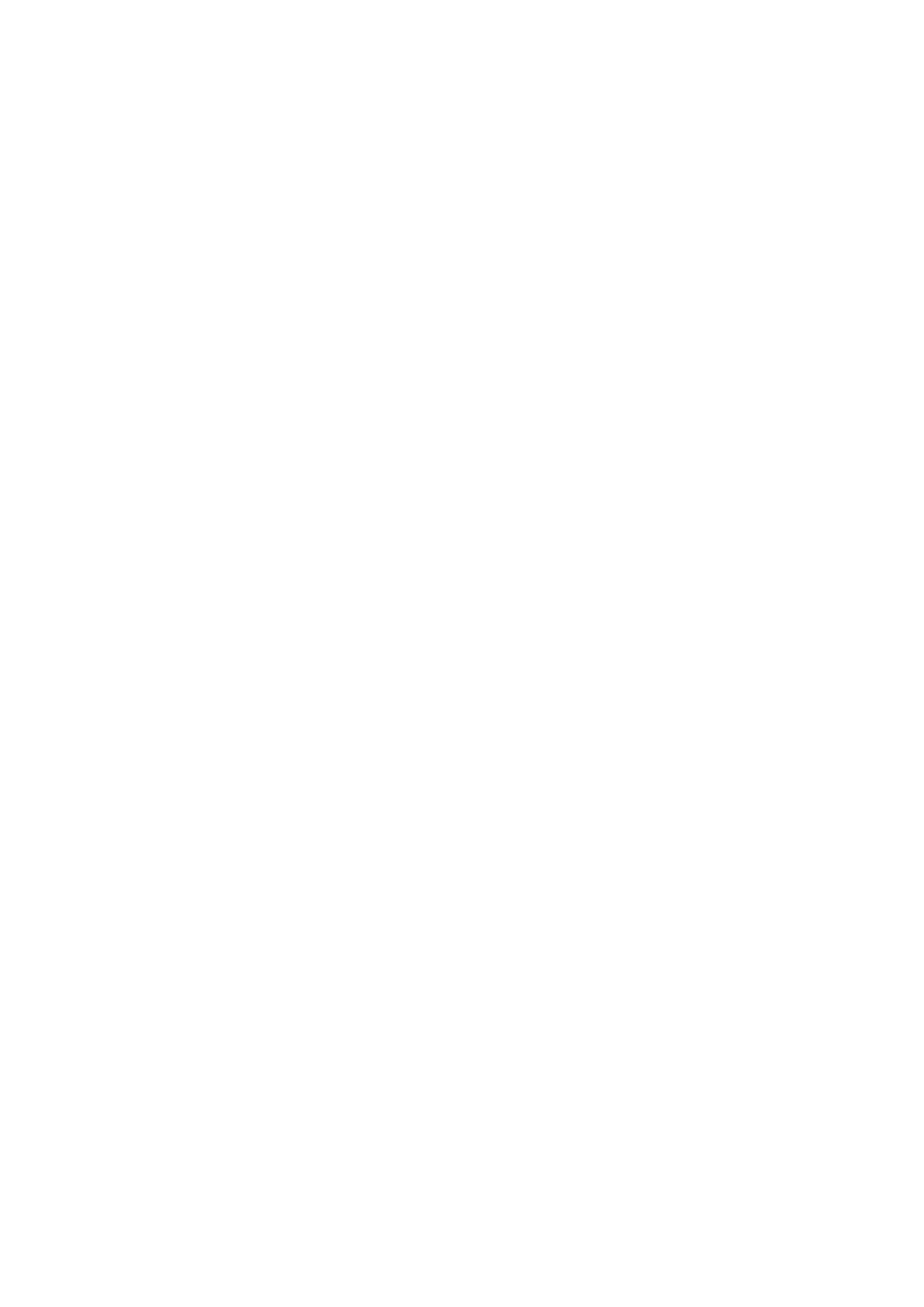# **Part 1** Preliminary

# **1 Name of regulation**

This regulation is the *Road Transport Legislation (Accreditation and Licensing) Amendment Regulation 2006 (No 1)*.

# **2 Commencement**

This regulation commences on a day fixed by the Minister by written notice.

- *Note 1* The naming and commencement provisions automatically commence on the notification day (see Legislation Act, s 75 (1)).
- *Note 2* A single day or time may be fixed, or different days or times may be fixed, for the commencement of different provisions (see Legislation Act, s 77 (1)).
- *Note 3* If a provision has not commenced within 6 months beginning on the notification day, it automatically commences on the first day after that period (see Legislation Act, s 79).

SL2006-59

Road Transport Legislation (Accreditation and Licensing) Amendment Regulation 2006 (No 1)

page 1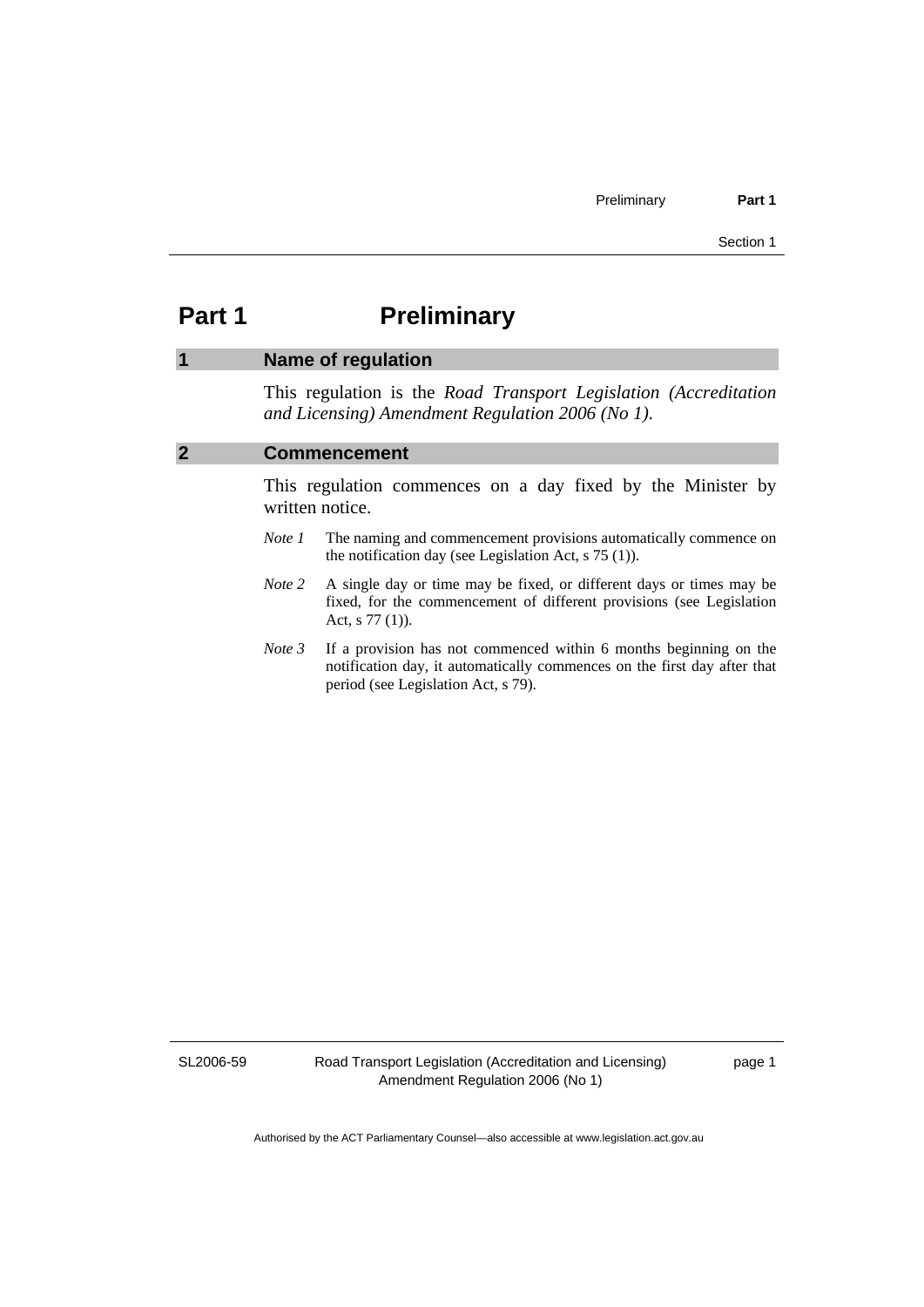# **Part 2 Road Transport (Driver Licensing) Regulation 2000**

# **3 Legislation amended—pt 2**

This part amends the *Road Transport (Driver Licensing) Regulation 2000*.

# **4 Division 3.1**

*substitute* 

# **Division 3.1 Required medical standards**

#### **15 Meaning of** *required medical standards*

For this regulation, the *required medical standards*, in relation to a person, are the medical standards set out in the publication *Assessing Fitness to Drive*, as amended from time to time, published by Austroads Incorporated, that apply to the person.

- *Note 1* The commercial standards in the publication apply in relation to the accreditation of a driving instructor (see s 104 (2)).
- *Note 2* The text of an applied, adopted or incorporated law or instrument, whether applied as in force from time to time or at a particular time, is taken to be a notifiable instrument if the operation of the Legislation Act, s 47 (5) or (6) is not disapplied (see s  $47(7)$ ).
- *Note 3* A notifiable instrument must be notified under the Legislation Act.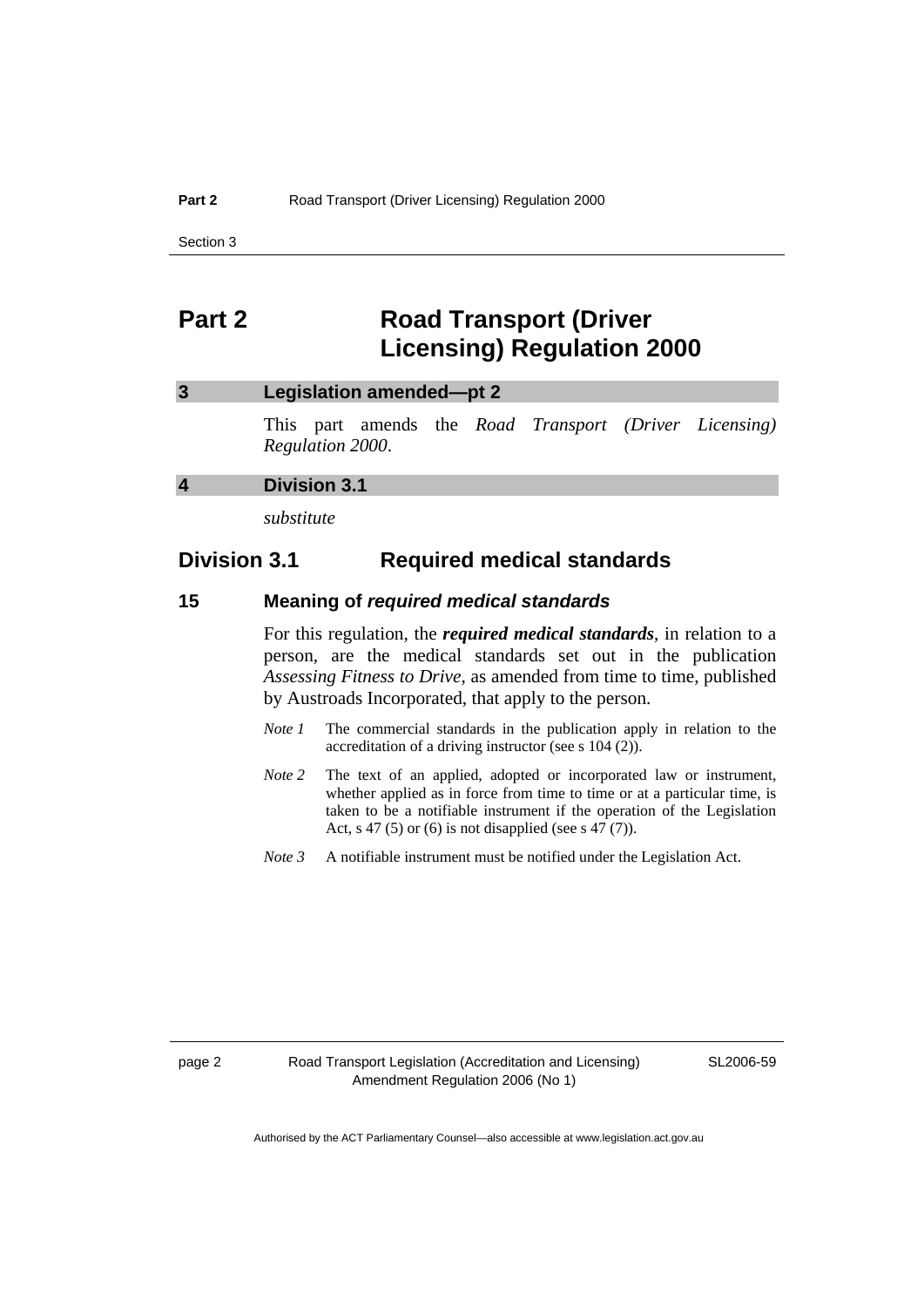#### **5 Section 70 (3) and (4)**

*substitute* 

- (3) Without limiting subsection (1) (c), the road transport authority may refuse an application for a public vehicle licence under subsection (1) because the person is not a suitable person to hold a driver licence or a driver licence of the class or kind applied for if—
	- (a) the person has been convicted or found guilty of an offence that the road transport authority considers is relevant to the application; or
		- *Note* The road transport authority must comply with any guidelines approved by the Minister under s 90A (Public vehicle licence guidelines—relevant offences).
	- (b) within the 5-year period before the day the application is made—
		- (i) the person has been disqualified (whether or not by court order) from holding or obtaining an Australian driver licence under the law of any jurisdiction; or
		- (ii) the person's Australian driver licence, or right to drive a motor vehicle (however described), has been suspended or cancelled under the law of any jurisdiction.
- (4) However, subsection (3) (b) (ii) does not apply if the suspension or cancellation is—
	- (a) for the nonpayment of an infringement notice penalty; or
	- (b) under the *Road Transport (General) Act 1999,* part 6 (Fine defaulters) or a corresponding law of another jurisdiction.
	- *Note* An infringement notice penalty includes an amount payable under an infringement notice served on a person under the law of another jurisdiction (see Act, dict, def *infringement notice penalty*).

SL2006-59

Road Transport Legislation (Accreditation and Licensing) Amendment Regulation 2006 (No 1)

page 3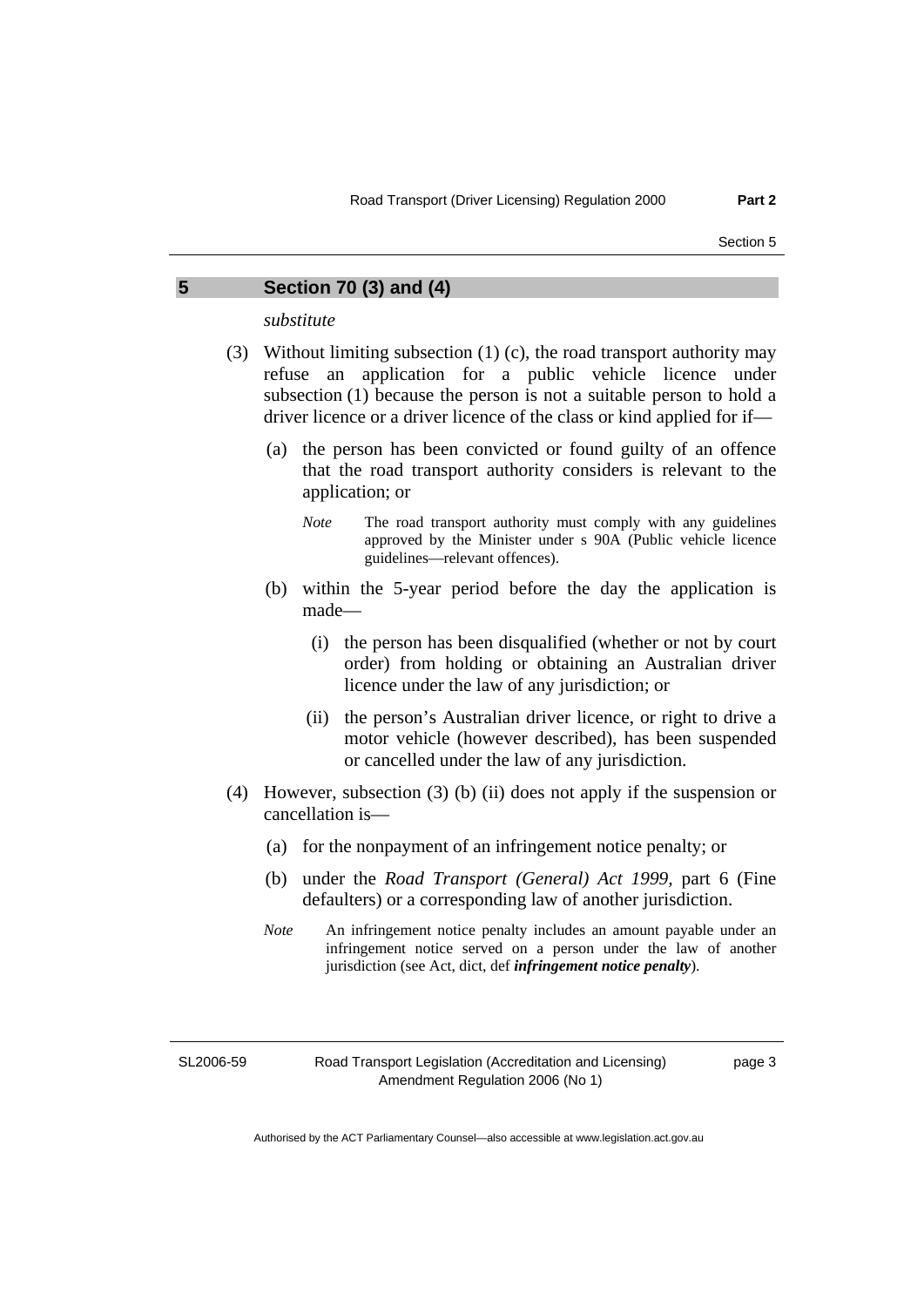(5) This section is subject to section 49 (Issue of restricted licence by road transport authority).

# **6 Section 87 (3)**

# *substitute*

- (3) Without limiting subsection (1) (c), the road transport authority may suspend or cancel a person's public vehicle licence under section 88 because the person is not a suitable person to hold a driver licence or a driver licence of the class or kind held by the person if—
	- (a) the person has been convicted or found guilty of an offence that the road transport authority considers is relevant to the person's suitability to hold the licence or the class or kind of licence; or
		- *Note* The road transport authority must comply with any guidelines approved by the Minister under s 90A (Public vehicle licence guidelines—relevant offences).
	- (b) the person has contravened the *Road Transport (Public Passenger Services) Act 2001*.
		- *Note* A reference to an Act includes a reference to the statutory instruments made or in force under the Act, including any regulation (see Legislation Act, s 104).

#### **7 New section 90A**

*in division 5.4, insert* 

# **90A Public vehicle licence guidelines—relevant offences**

- (1) The Minister may approve guidelines about the exercise of the road transport authority's functions under the following sections:
	- (a) section 70 (3) (a) (When applications for issue and certain variations of driver licences can be refused);

page 4 Road Transport Legislation (Accreditation and Licensing) Amendment Regulation 2006 (No 1)

SL2006-59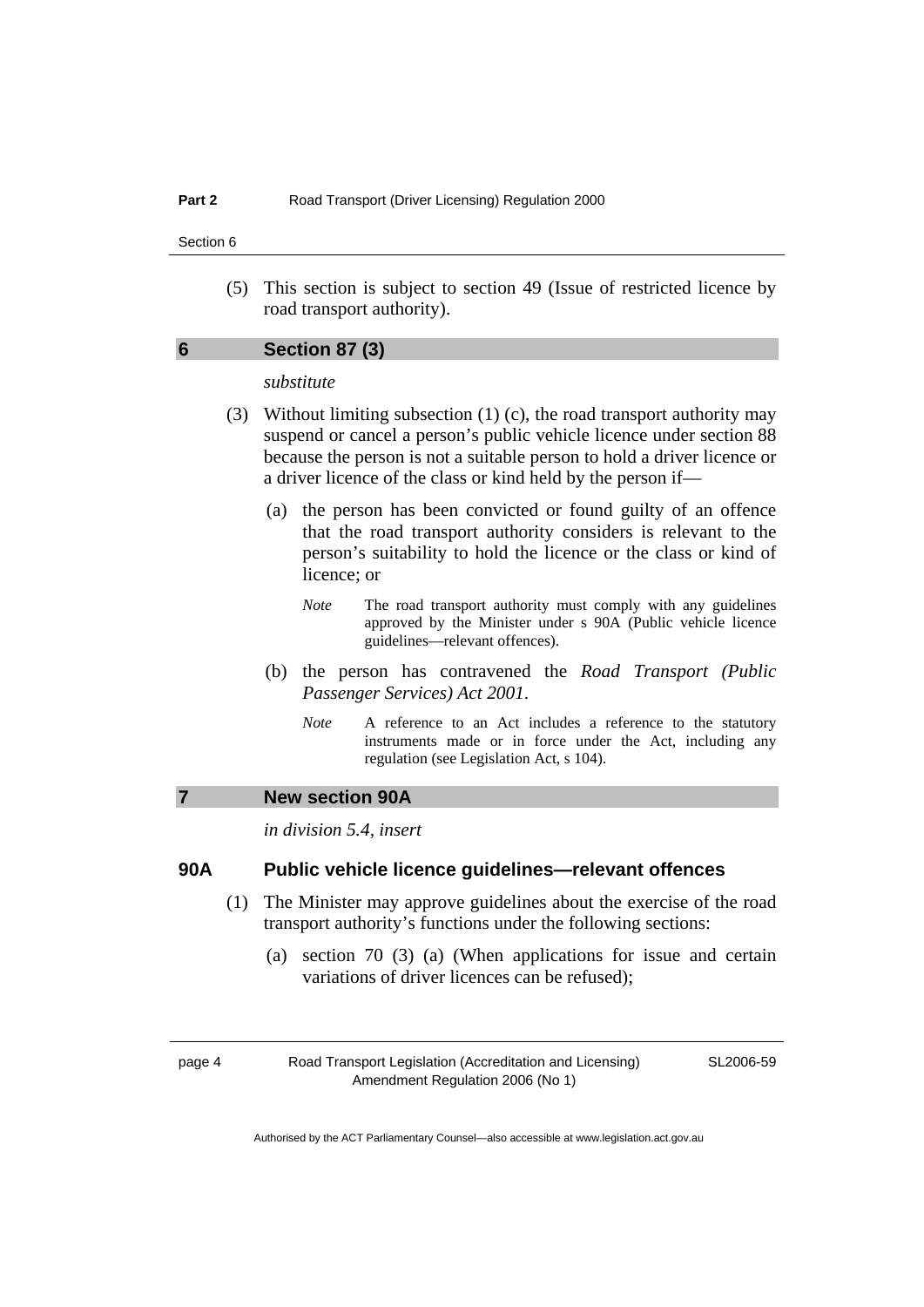- (b) section 87 (3) (a) (When authority may vary, suspend or cancel driver licences).
- (2) Without limiting subsection (1), the guidelines may make provision about—
	- (a) the offences that are relevant in relation to—
		- (i) an application for a public vehicle licence; and
		- (ii) the suitability of a person to continue to hold a public vehicle licence; and
	- (b) the matters or circumstances that may or must be considered, in deciding whether—
		- (i) an application for a public vehicle licence may or must be refused; or
		- (ii) a public vehicle licence may or must be suspended or cancelled.

#### **Examples for par (b)**

- 1 whether a person has been convicted for a single offence or multiple offences and the nature and seriousness of the offence
- 2 the age of the person when the offence was committed
- 3 the time elapsed since the offence was committed
- *Note* An example is part of the regulation, is not exhaustive and may extend, but does not limit, the meaning of the provision in which it appears (see Legislation Act, s 126 and s 132).
- (3) The road transport authority must comply with any guidelines approved under this section.
- (4) Approved guidelines are a disallowable instrument.
	- *Note* A disallowable instrument must be notified, and presented to the Legislative Assembly, under the Legislation Act.

SL2006-59

page 5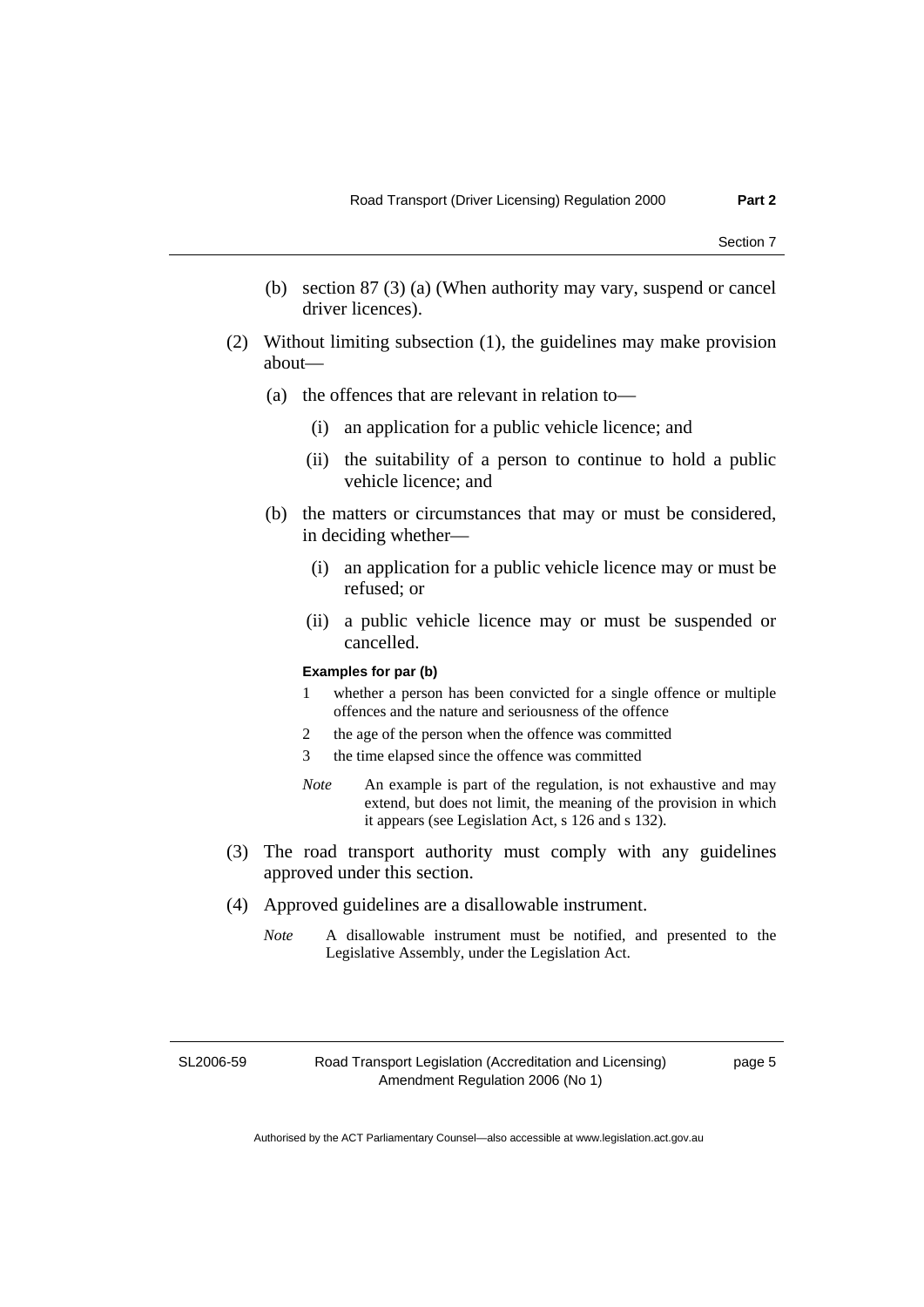# **8 Section 104 (1) (c)**

*substitute* 

- (c) the person has sufficient driving ability, and knowledge of safe driving practices and road law, to provide driver instruction and assessment; and
- (ca) the person has the other skills needed to provide driver instruction and assessment; and

## **9 Section 104 (1) (f)**

# *substitute*

 (f) the person has complied with the required training for accreditation as a driving instructor under section 104A; and

#### **10 Section 104 (3), (4) and (5)**

*substitute* 

# **104A Required training for driving instructors**

- (1) For section 104 (1) (f), a person has complied with the required training for accreditation as a driving instructor if—
	- (a) the person has successfully completed an approved driving instructors training course within the 1-year period before the day the application for accreditation is made; or
	- (b) the person has been accredited within the 5-year period before the day the application for accreditation is made.
- (2) If the road transport authority is satisfied that a person has appropriate training or experience for accreditation, the authority may exempt the person from section 104 (1) (f).
- (3) An exemption under subsection (2) may be conditional.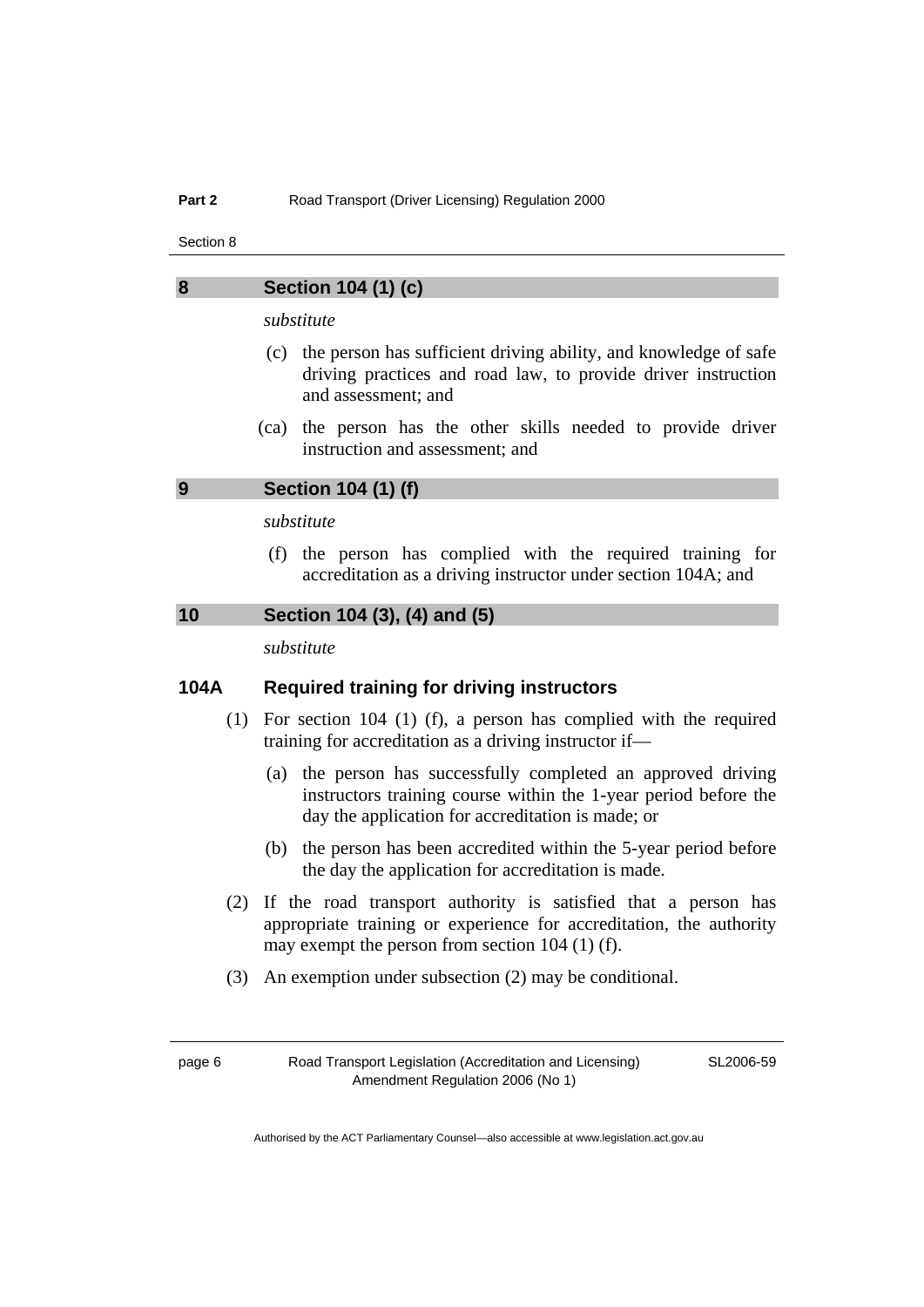(4) If an exemption under subsection (2) is subject to conditions, the exemption applies only if all the conditions of the exemption are being complied with.

#### **11 Section 106 (1) (b) and (c)**

*omit* 

#### **12 Section 106 (2)**

*substitute* 

- (2) Without limiting subsection (1) (a), the road transport authority may refuse to approve the application because the person is not a suitable person to be accredited if—
	- (a) the person has been convicted or found guilty of an offence that the road transport authority considers is relevant to the application; or
		- *Note* The road transport authority must comply with any guidelines approved by the Minister under s 122A (Accreditation guidelines—relevant offences).
	- (b) within the 5-year period before the day the application is made—
		- (i) the person has been disqualified (whether or not by court order) from holding or obtaining an Australian driver licence under the law of any jurisdiction; or
		- (ii) the person's Australian driver licence, or right to drive a motor vehicle (however described), has been suspended or cancelled under the law of any jurisdiction.
- (3) However, subsection (2) (b) (ii) does not apply if the suspension or cancellation is—
	- (a) for the nonpayment of an infringement notice penalty; or

SL2006-59

page 7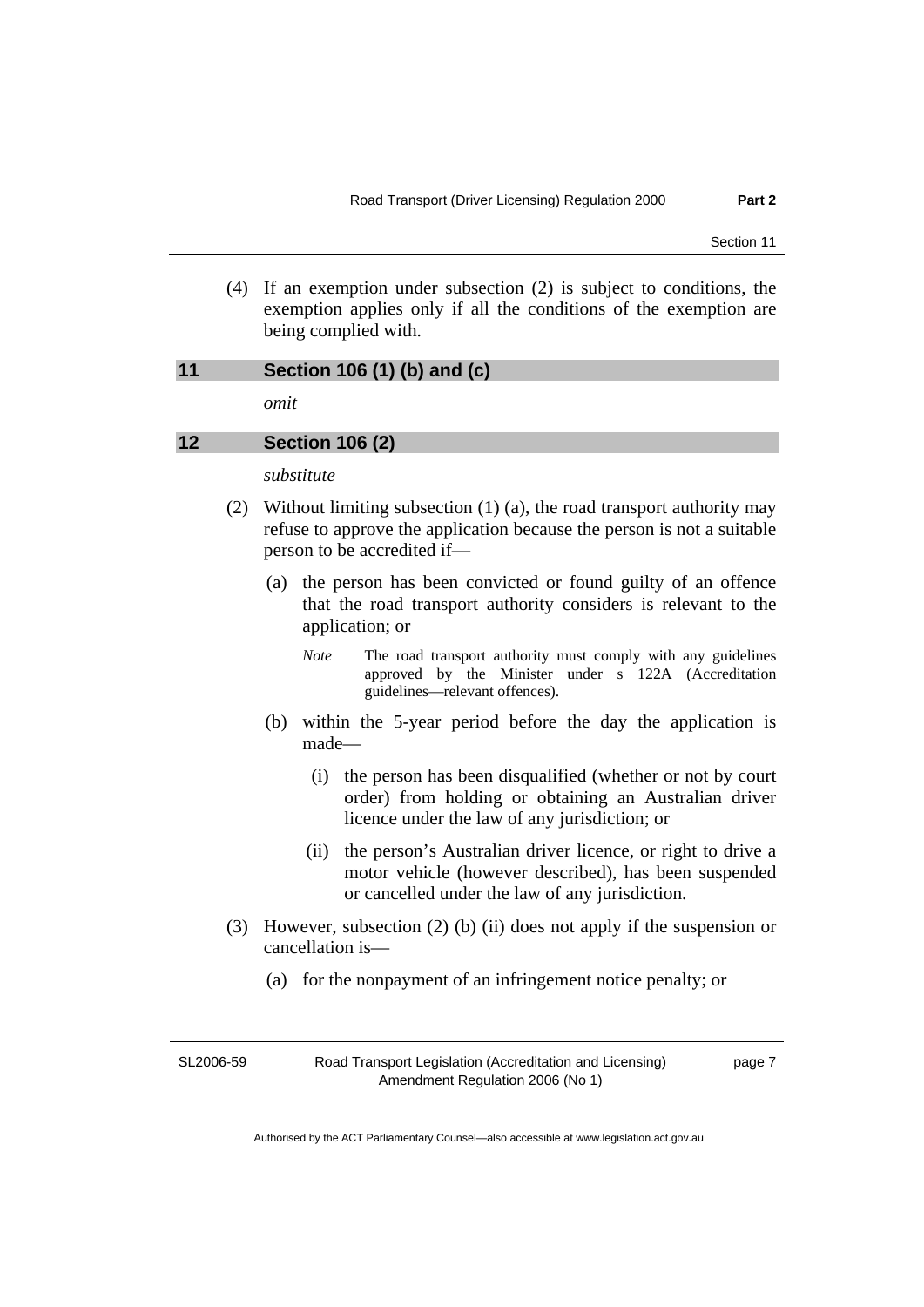- (b) under the *Road Transport (General) Act 1999,* part 6 (Fine defaulters) or a corresponding law of another jurisdiction.
- *Note* An infringement notice penalty includes an amount payable under an infringement notice served on a person under the law of another jurisdiction (see Act, dict, def *infringement notice penalty*).

#### **13 Section 107 (3)**

*substitute* 

 (3) The maximum period the road transport authority may accredit a person is 5 years.

# **14 Section 111 (a) to (f)**

*substitute* 

- (a) the person is not eligible to apply for accreditation; or
- (b) the person has been convicted or found guilty of an offence that the road transport authority considers is relevant to the person's suitability to hold the accreditation; or
	- *Note* The road transport authority must comply with any guidelines approved by the Minister under s 122A (Accreditation guidelines—relevant offences).
- (c) the person obtained the accreditation (or any renewal of the accreditation) because of a false or misleading statement made, or false or misleading information supplied, by the person; or

**15 Section 111, note** 

*omit*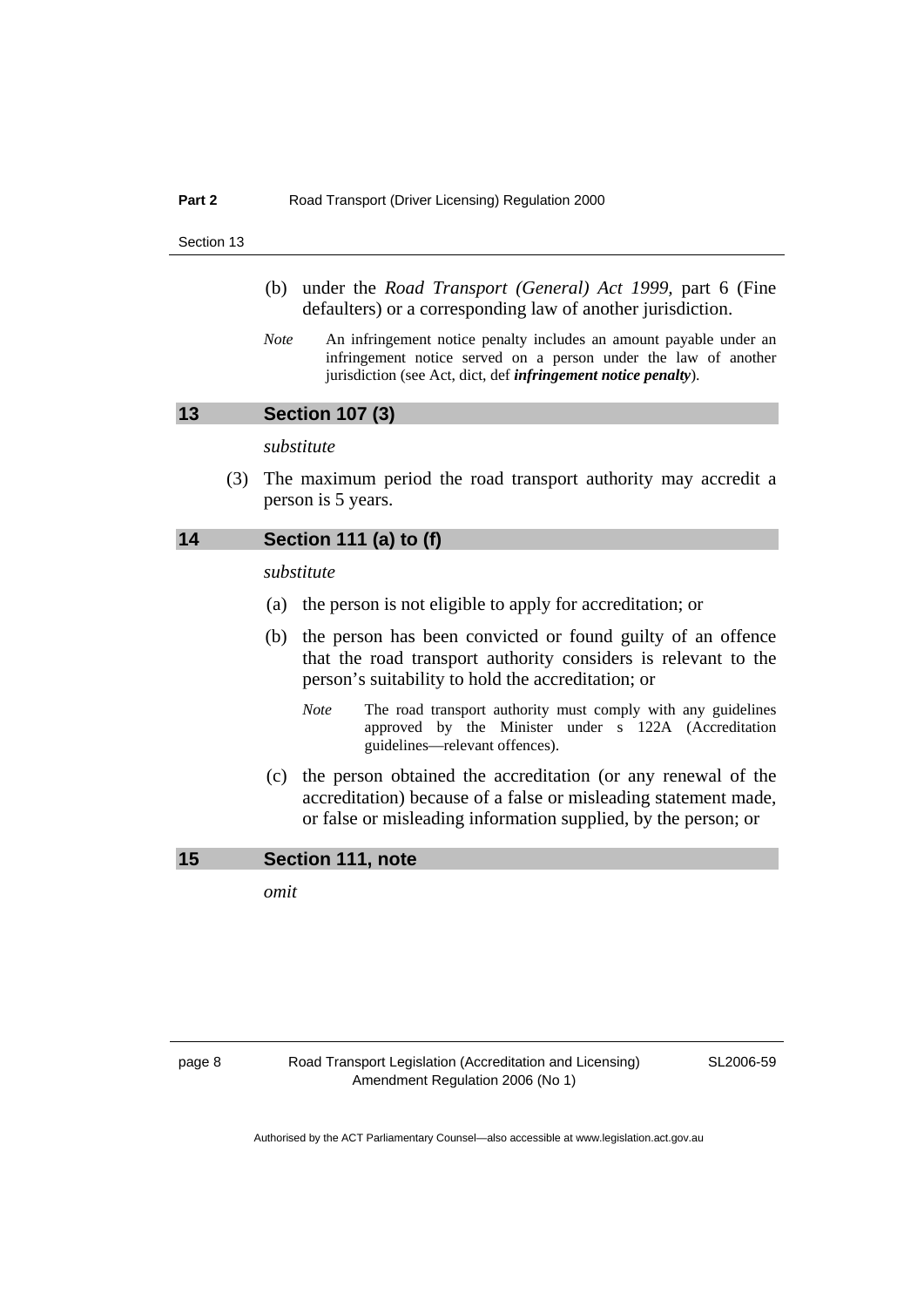| 16   | <b>New section 122A</b>                                                                                                                 |
|------|-----------------------------------------------------------------------------------------------------------------------------------------|
|      | <i>in division 7.4, insert</i>                                                                                                          |
| 122A | Accreditation guidelines—relevant offences                                                                                              |
|      | (1) The Minister may approve guidelines about the exercise of the road<br>transport authority's functions under the following sections: |

- (a) section 106 (2) (a) (When applications for accreditation can be refused);
- (b) section 111 (b) (When authority may take action in relation to accreditation).
- (2) Without limiting subsection (1), the guidelines may make provision about—
	- (a) the offences that are relevant in relation to—
		- (i) an application for accreditation as a driving instructor; and
		- (ii) the suitability of a person to continue to hold an accreditation; and
	- (b) the matters or circumstances that may or must be considered, in deciding whether—
		- (i) an application for accreditation may or must be refused; or
		- (ii) an accreditation may or must be suspended or cancelled.

### **Examples for par (b)**

- 1 whether a person has been convicted for a single offence or multiple offences and the nature and seriousness of the offence
- 2 the age of the person when the offence was committed

SL2006-59

Road Transport Legislation (Accreditation and Licensing) Amendment Regulation 2006 (No 1)

page 9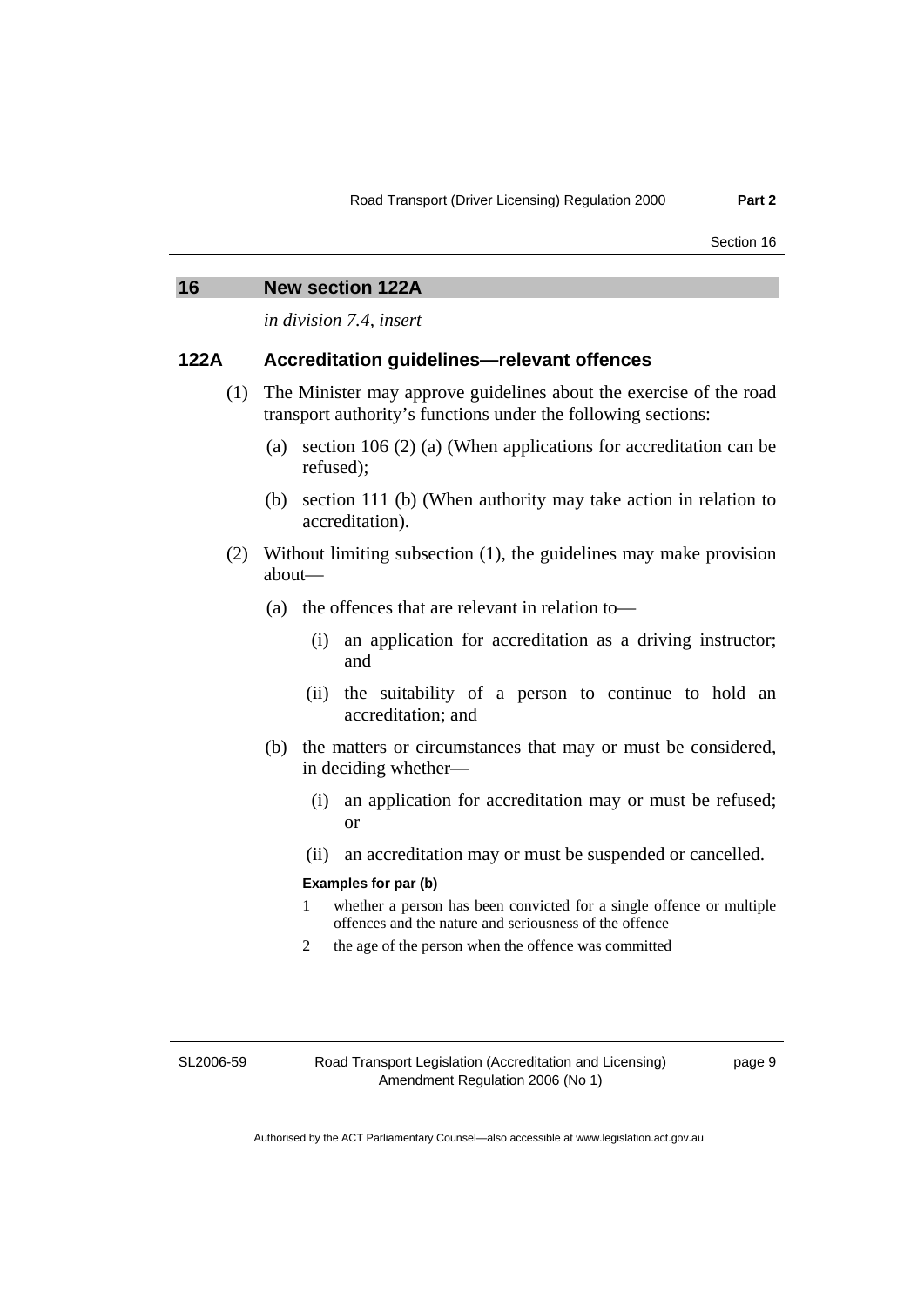|    |     | 3<br>the time elapsed since the offence was committed                                                                                                                                                     |
|----|-----|-----------------------------------------------------------------------------------------------------------------------------------------------------------------------------------------------------------|
|    |     | <b>Note</b><br>An example is part of the regulation, is not exhaustive and may<br>extend, but does not limit, the meaning of the provision in which<br>it appears (see Legislation Act, s 126 and s 132). |
|    | (3) | The road transport authority must comply with any guidelines<br>approved under this section.                                                                                                              |
|    | (4) | Approved guidelines are a disallowable instrument.                                                                                                                                                        |
|    |     | <b>Note</b><br>A disallowable instrument must be notified, and presented to the<br>Legislative Assembly, under the Legislation Act.                                                                       |
| 17 |     | Dictionary, definition of disqualifying offence                                                                                                                                                           |
|    |     | omit                                                                                                                                                                                                      |
| 18 |     | Dictionary, definition of required medical standards                                                                                                                                                      |
|    |     | omit                                                                                                                                                                                                      |
|    |     | section 15 $(2)$                                                                                                                                                                                          |
|    |     | substitute                                                                                                                                                                                                |
|    |     | section 15                                                                                                                                                                                                |
| 19 |     | Further amendments, mentions of s 15 (2)                                                                                                                                                                  |
|    |     | omit                                                                                                                                                                                                      |
|    |     | $s\ 15(2)$                                                                                                                                                                                                |
|    |     | substitute                                                                                                                                                                                                |
|    |     | s <sub>15</sub>                                                                                                                                                                                           |
|    |     | in                                                                                                                                                                                                        |
|    |     | section 56 $(5)$ , note                                                                                                                                                                                   |
|    |     | section 70 $(1)$ , note 1<br>$\bullet$                                                                                                                                                                    |
|    |     | section $87(1)$ , note                                                                                                                                                                                    |
|    |     | section $88(5)$ , note                                                                                                                                                                                    |

page 10 Road Transport Legislation (Accreditation and Licensing) Amendment Regulation 2006 (No 1)

SL2006-59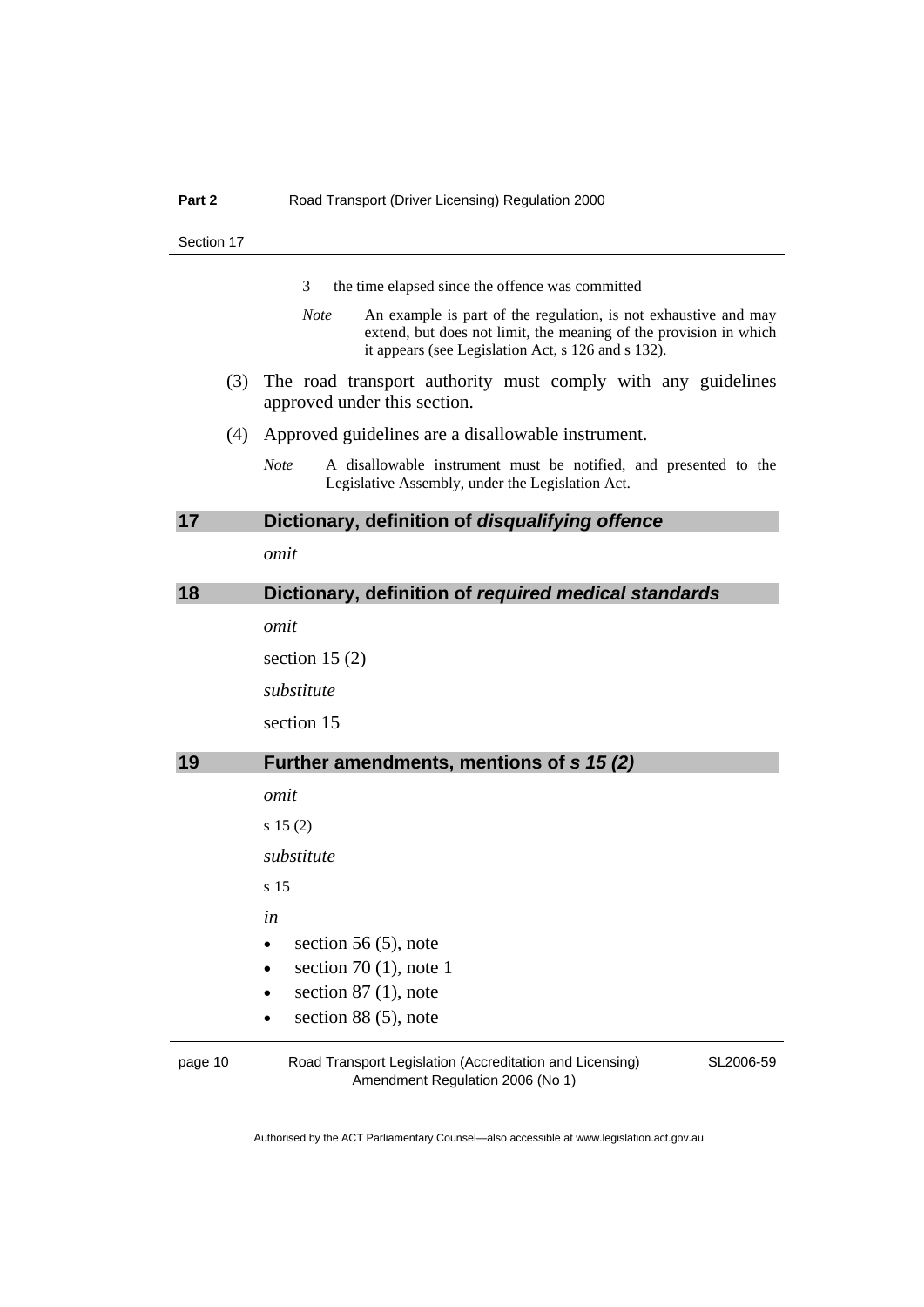- section 102, note
- $\bullet$  section 103 (5), note

SL2006-59

Road Transport Legislation (Accreditation and Licensing) Amendment Regulation 2006 (No 1)

page 11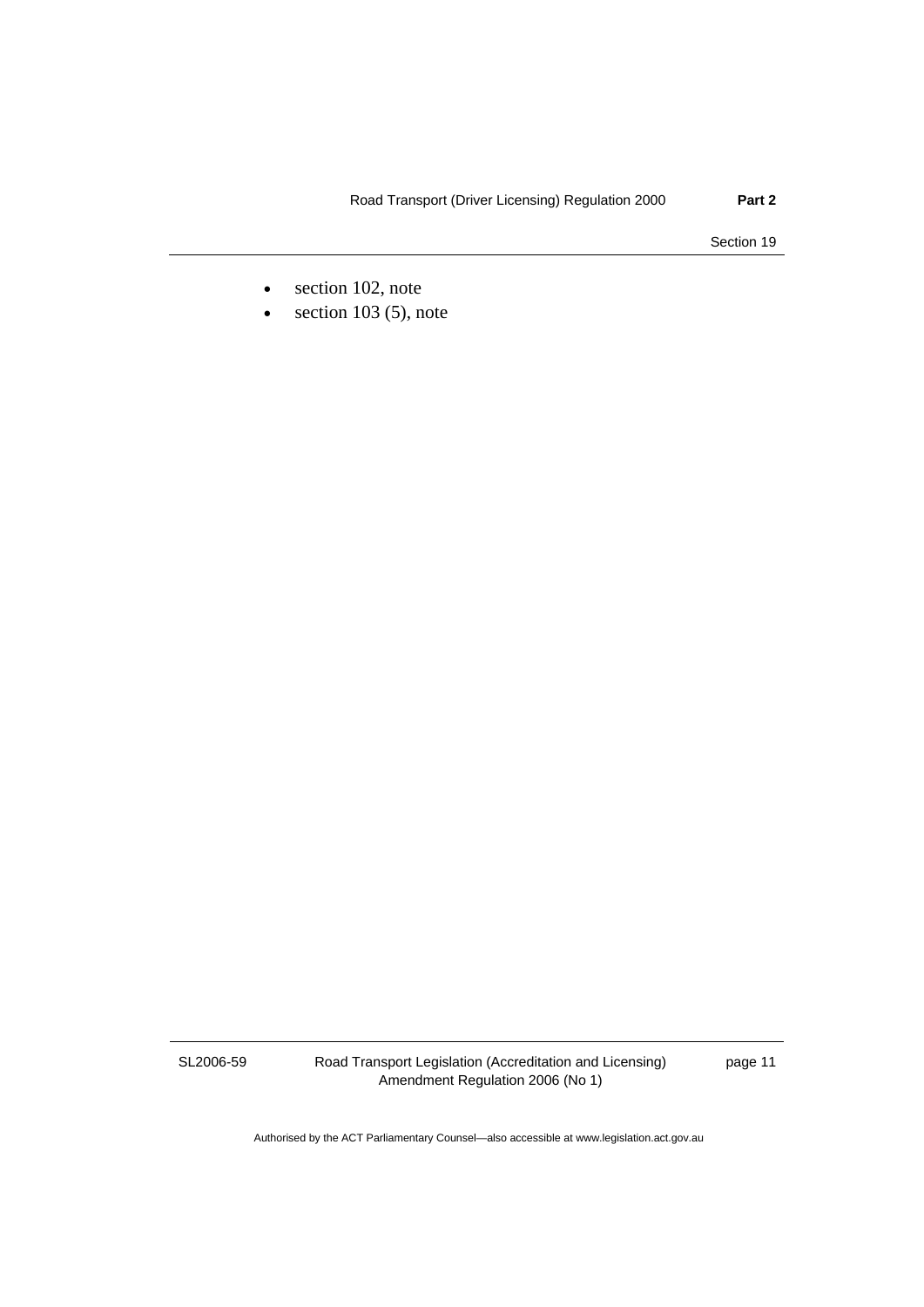#### Part 3 **Road Transport (General) Regulation 2000**

Section 20

# **Part 3 Road Transport (General) Regulation 2000**

# **20 Legislation amended—pt 3**

This part amends the *Road Transport (General) Regulation 2000*.

# **21 Schedule 1, part 1.4, items 34 to 36**

|     | substitute |                                                                                                                                                |
|-----|------------|------------------------------------------------------------------------------------------------------------------------------------------------|
| 34  | 104A(2)    | road transport authority—refuse exemption from<br>compliance with required training for<br>accreditation as a driving instructor               |
| 35  | 104A(3)    | road transport authority—impose conditions on<br>exemption from compliance with required<br>training for accreditation as a driving instructor |
| 36  | 106(1)     | road transport authority—refuse to approve<br>application for/renewal of accreditation as a<br>driving instructor                              |
| 36A | 107(3)     | road transport authority—period of issue of<br>accreditation as a driving instructor                                                           |

page 12 Road Transport Legislation (Accreditation and Licensing) Amendment Regulation 2006 (No 1)

SL2006-59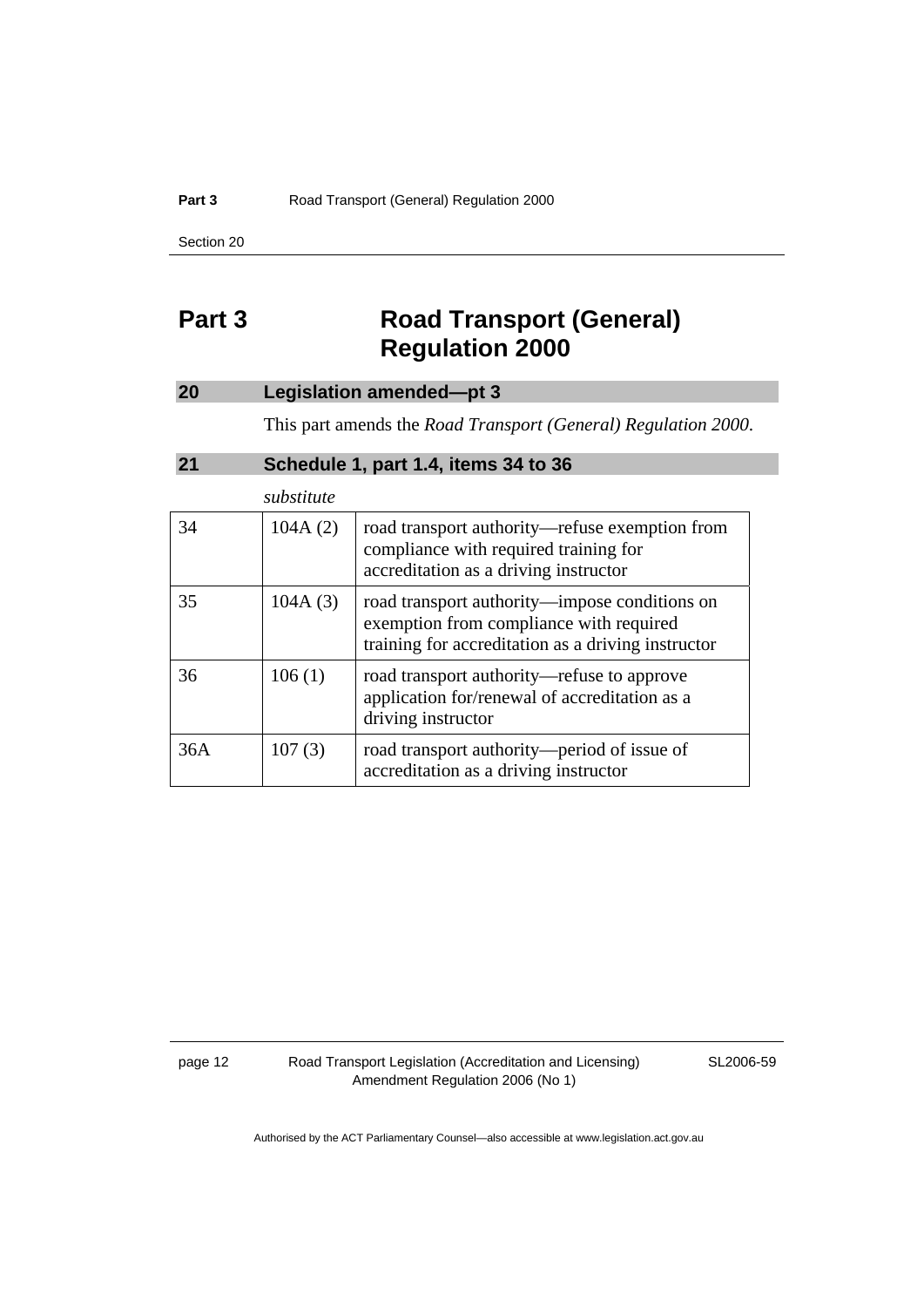# **Part 4** Road Transport (Public **Passenger Services) Regulation 2002**

| 22        | Legislation amended-pt 4                                                                                                                                                 |
|-----------|--------------------------------------------------------------------------------------------------------------------------------------------------------------------------|
|           | This part amends the <i>Road Transport (Public Passenger Services)</i><br>Regulation 2002.                                                                               |
| 23        | Section 6, definition of mandatory disqualifying offence                                                                                                                 |
|           | omit                                                                                                                                                                     |
| 24        | New section 8 (2) (aa)                                                                                                                                                   |
|           | insert                                                                                                                                                                   |
|           | whether a relevant person has been convicted or found guilty<br>(aa)<br>of an offence that the road transport authority considers is<br>relevant to the application; and |
|           | <b>Note</b><br>The road transport authority must comply with any guidelines<br>by the Minister under s 19A (Accreditation<br>approved<br>guidelines—relevant offences).  |
| 25        | Section 8 (2) (a) to (c)                                                                                                                                                 |
|           | renumber as section $8(2)(a)$ to $(d)$                                                                                                                                   |
| 26        | <b>Section 8 (3) (a)</b>                                                                                                                                                 |
|           | omit                                                                                                                                                                     |
| 27        | Section 14 (1), example 2                                                                                                                                                |
|           | substitute                                                                                                                                                               |
|           | 2<br>A relevant person is disqualified from managing a corporation under<br>the Corporations Act, pt 2D.6.                                                               |
| SL2006-59 | Road Transport Legislation (Accreditation and Licensing)<br>page 13<br>Amendment Regulation 2006 (No 1)                                                                  |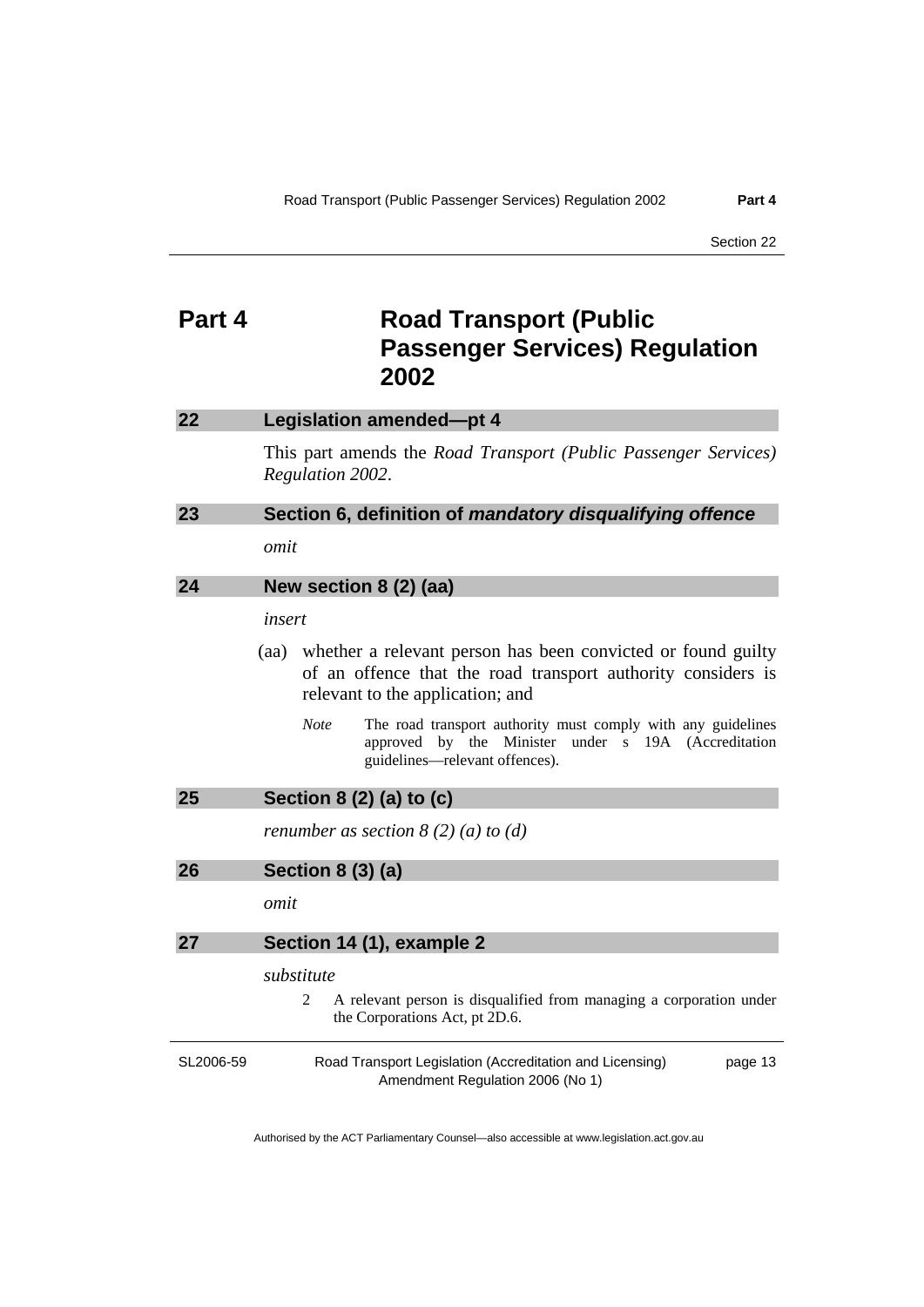# **28 New section 19A**

*insert* 

# **19A Accreditation guidelines—relevant offences**

- (1) The Minister may approve guidelines about the exercise of the road transport authority's functions under section 8 (2) (b) (Mandatory refusal of accreditation).
- (2) Without limiting subsection (1), the guidelines may make provision about—
	- (a) the offences that are relevant in relation to an application for accreditation to operate a regulated service; and
	- (b) the matters or circumstances that may or must be considered, in deciding whether—
		- (i) an application for accreditation may or must be refused; or
		- (ii) action may or must be taken under chapter 8 (Disciplinary action) in relation to an accreditation.

#### **Examples for par (b)**

- 1 whether a person has been convicted for a single offence or multiple offences and the nature and seriousness of the offence
- 2 the age of the person when the offence was committed
- 3 the time elapsed since the offence was committed
- *Note* An example is part of the regulation, is not exhaustive and may extend, but does not limit, the meaning of the provision in which it appears (see Legislation Act, s 126 and s 132).
- (3) The road transport authority must comply with any guidelines approved under this section.
- (4) Approved guidelines are a disallowable instrument.
	- *Note* A disallowable instrument must be notified, and presented to the Legislative Assembly, under the Legislation Act.

| page 14 | Road Transport Legislation (Accreditation and Licensing) | SL2006-59 |
|---------|----------------------------------------------------------|-----------|
|         | Amendment Regulation 2006 (No 1)                         |           |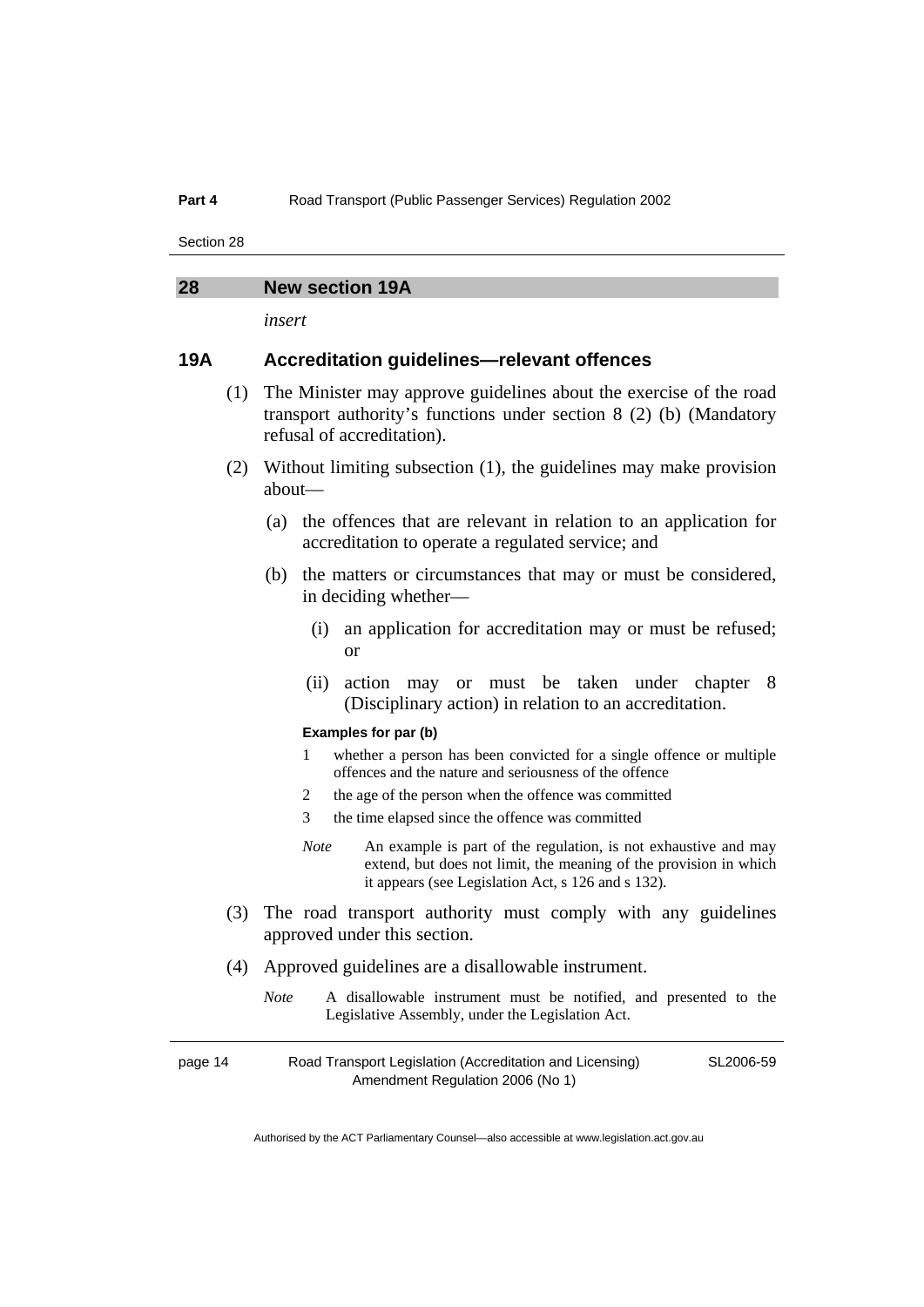Road Transport (Public Passenger Services) Regulation 2002 **Part 4** 

Section 29

| 29 | <b>Section 500 (4)</b>                                    |
|----|-----------------------------------------------------------|
|    | omit                                                      |
|    | chapter                                                   |
|    | substitute                                                |
|    | part                                                      |
| 30 | Dictionary, definition of mandatory disqualifying offence |
|    | omit                                                      |

SL2006-59

Road Transport Legislation (Accreditation and Licensing) Amendment Regulation 2006 (No 1)

page 15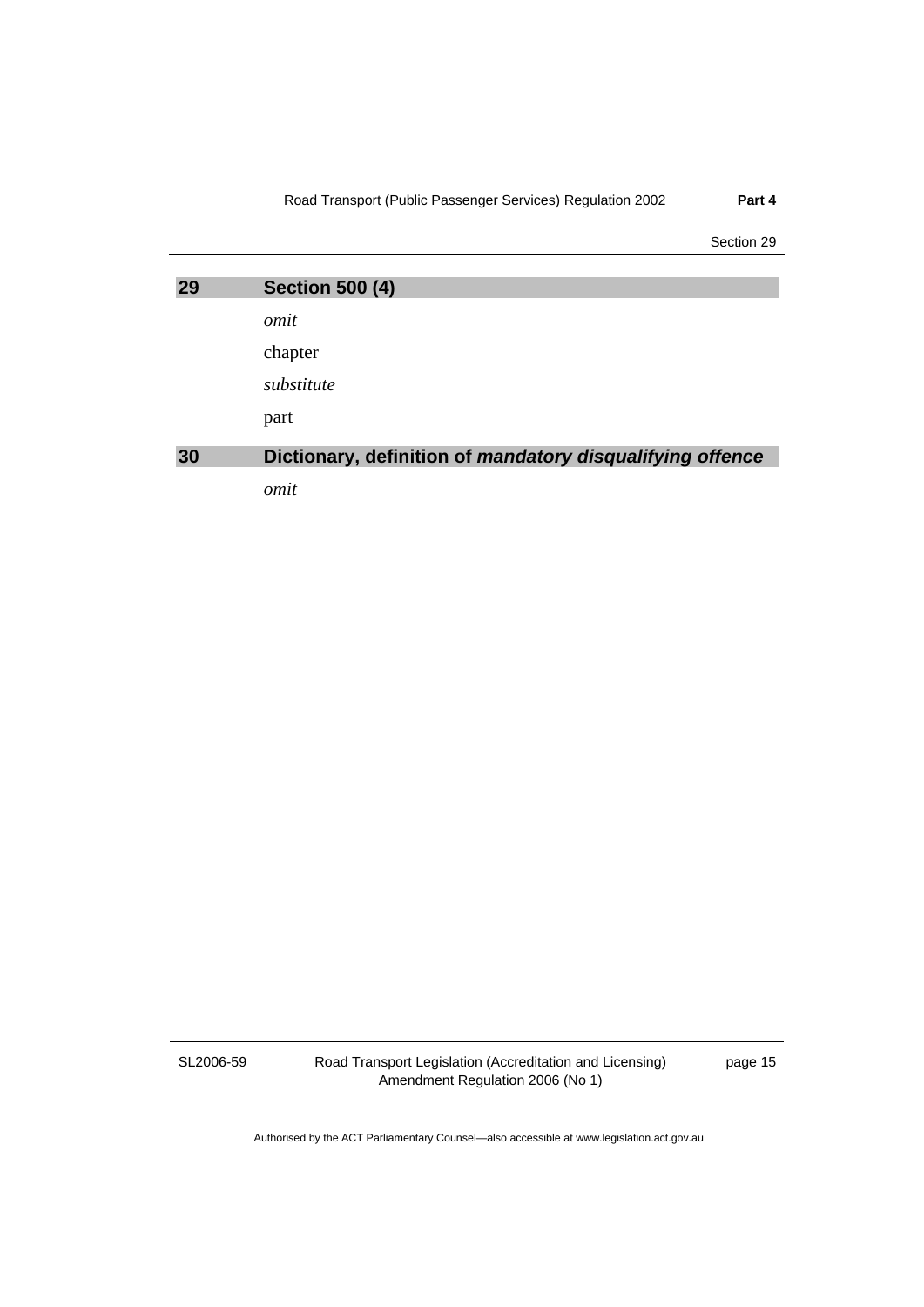# **Part 5 Road Transport (Vehicle Registration) Regulation 2000**

# **31 Legislation amended—pt 5**

This part amends the *Road Transport (Vehicle Registration) Regulation 2000*.

| 32 | Section 116 (1) (b) |  |  |  |
|----|---------------------|--|--|--|
|----|---------------------|--|--|--|

#### *substitute*

- (b) has not been convicted or found guilty of an offence that the road transport authority considers is relevant to the application; and
	- *Note* The road transport authority must comply with any guidelines approved by the Minister under s 153A (Authorisation and approval of premises guidelines—relevant offences).

#### **33 Section 124**

*substitute* 

# **124 When authority may take action in relation to authorisation**

The road transport authority may take action under section 125 in relation to a person's authorisation if—

- (a) the person is not eligible to apply for authorisation or for authorisation for a class of vehicles for which the person is authorised; or
- (b) the person is convicted or found guilty of—
	- (i) an offence against this part; or

page 16 Road Transport Legislation (Accreditation and Licensing) Amendment Regulation 2006 (No 1)

SL2006-59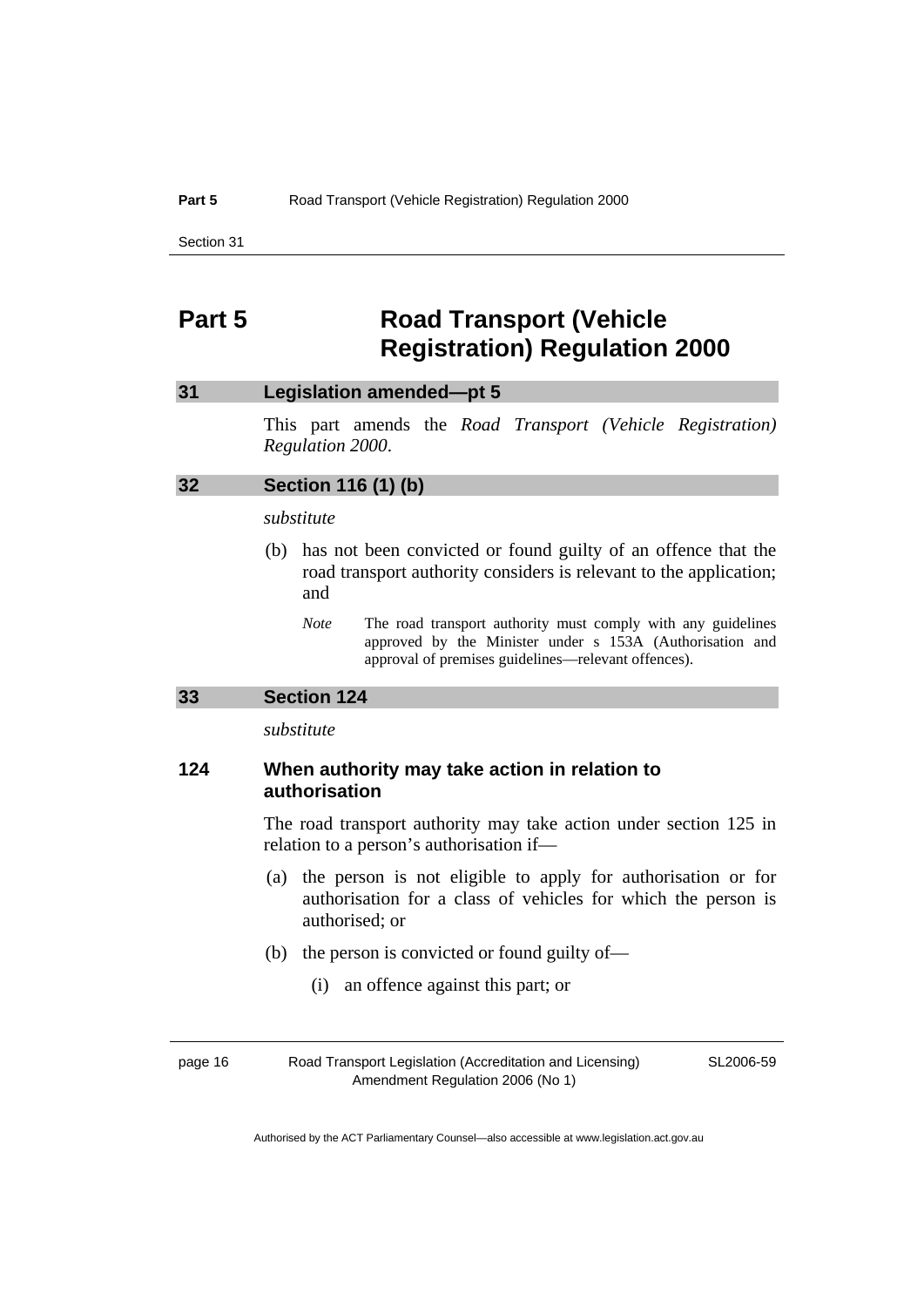- (ii) another offence that the road transport authority considers is relevant to the authorisation; or
	- *Note* The road transport authority must comply with any guidelines approved by the Minister under s 153A (Authorisation and approval of premises guidelines relevant offences).
- (c) the person was authorised because of a false or misleading statement made, or false or misleading information supplied, by the person in or in relation to the application for (or for renewal of) authorisation; or
- (d) the person contravenes either of the following sections:
	- (i) section 145 (Duties of authorised examiners inspecting and testing vehicles);
	- (ii) section 146 (Issue of certificates of inspection etc).
- *Note* If an authorised examiner does not pay a fee for the examiner's authorisation, or pays in a way that is not effective, the authorisation may also be cancelled (see *Road Transport (General) Regulation 2000*, pt 5).

#### **34 Section 127 heading**

*substitute* 

# **127 Eligibility for approval of premises**

SL2006-59

Road Transport Legislation (Accreditation and Licensing) Amendment Regulation 2006 (No 1)

page 17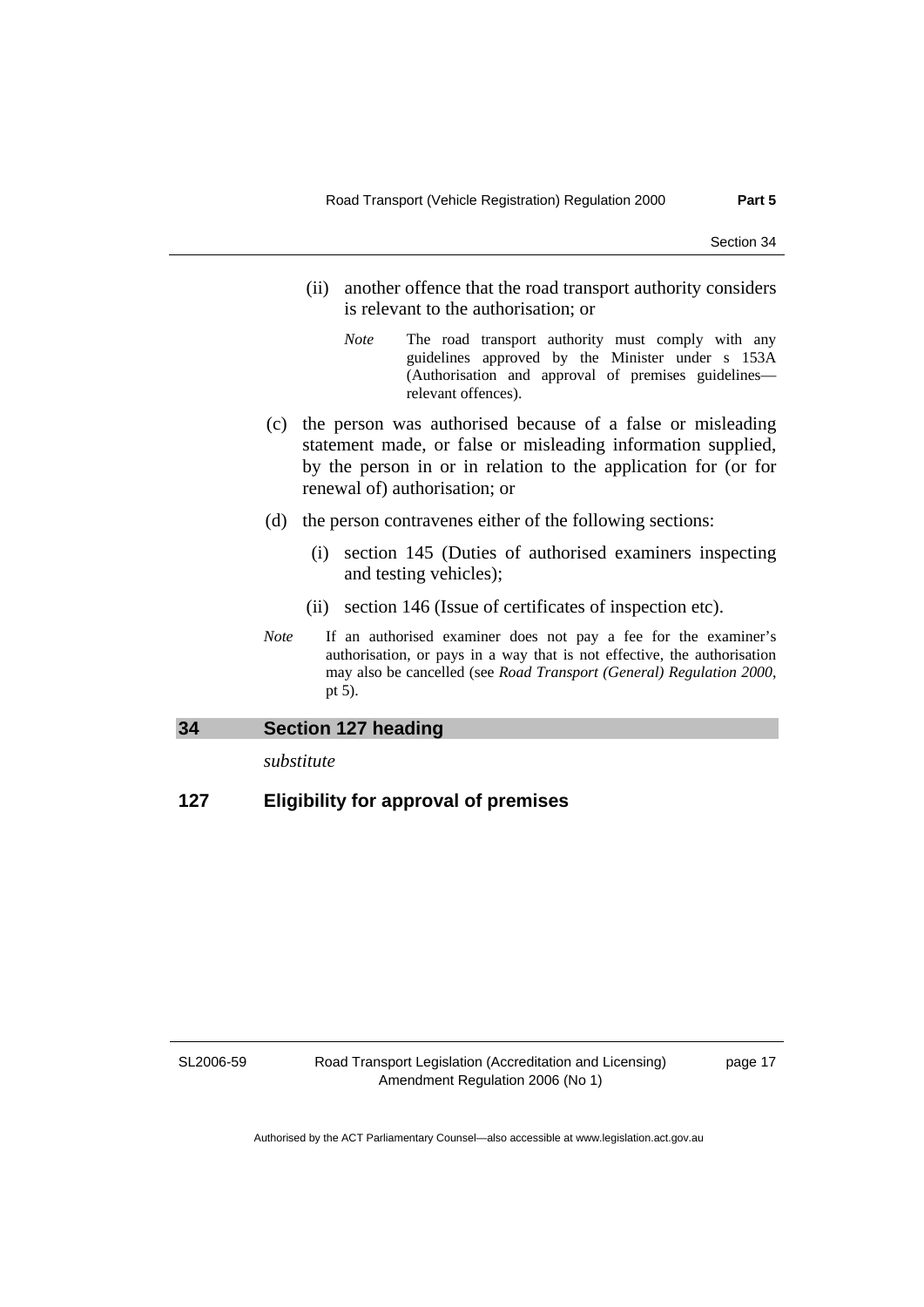### **35 Section 127 (1) (b)**

*substitute* 

- (b) the proprietor of the premises or, if the proprietor is a corporation, each director of the corporation has not been convicted or found guilty of an offence that the road transport authority considers is relevant to the approval; and
	- *Note* The road transport authority must comply with any guidelines approved by the Minister under s 153A (Authorisation and approval of premises guidelines—relevant offences).

# **36 Section 135**

*substitute* 

# **135 When authority may take action in relation to approval of premises**

The road transport authority may take action under section 136 in relation to the approval of premises if—

- (a) the premises are not eligible to be approved premises or to be approved premises for a class of vehicles for which the premises are approved; or
- (b) the premises were approved because of a false or misleading statement made, or false or misleading information given, by the proprietor of the premises in or in relation to the application for (or for renewal of) the approval; or
- (c) the proprietor of the premises or, if the proprietor is a corporation, a director of the corporation is convicted or found guilty of—
	- (i) an offence against this part; or

SL2006-59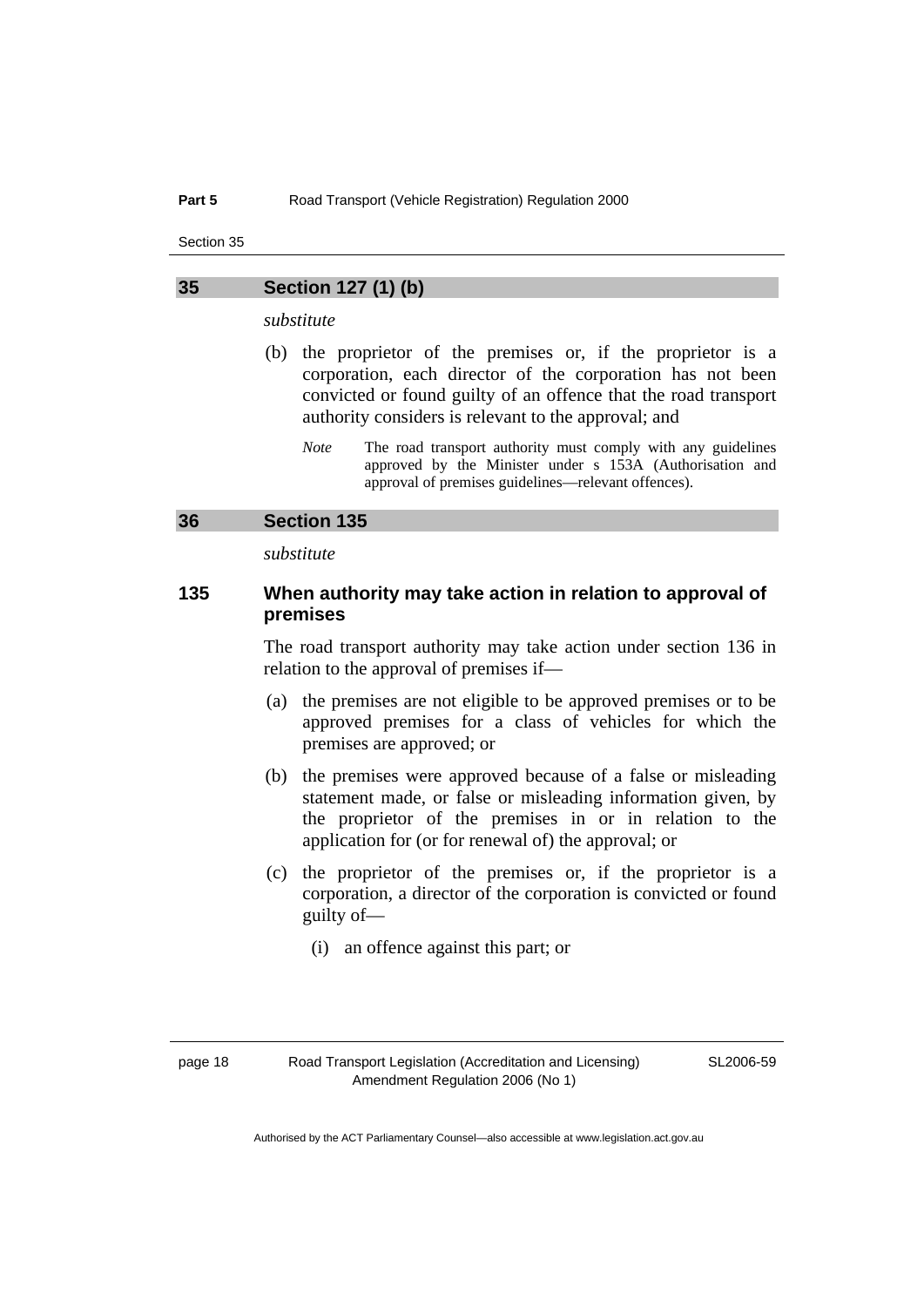- (ii) another offence that the road transport authority considers is relevant to the approval; or
	- *Note* The road transport authority must comply with any guidelines approved by the Minister under s 153A (Authorisation and approval of premises guidelines relevant offences).
- (d) the proprietor of the premises contravenes any of the following sections:
	- (i) section 144 (Vehicles to be inspected on request);
	- (ii) section 146 (Issue of certificates of inspection etc);
	- (iii) section 148 (Fees payable on inspection).
- *Note* If the proprietor fails to pay a fee for renewal of the approval of premises, or pays in a way that is not effective, the approval may also be cancelled (see *Road Transport (General) Regulation 2000*, pt 5).

#### **37 New section 153A**

*in part 6.3, insert* 

# **153A Authorisation and approval of premises guidelines relevant offences**

- (1) The Minister may approve guidelines about the exercise of the road transport authority's functions under the following provisions:
	- (a) section 116 (1) (b) (Eligibility to apply for authorisation as examiners);
	- (b) section 124 (b) (When authority may take action in relation to authorisation);
	- (c) section 127 (1) (b) (Eligibility for approval of premises);
	- (d) section 135 (c) (ii) (When authority may take action in relation to approval of premises).

SL2006-59

Road Transport Legislation (Accreditation and Licensing) Amendment Regulation 2006 (No 1)

page 19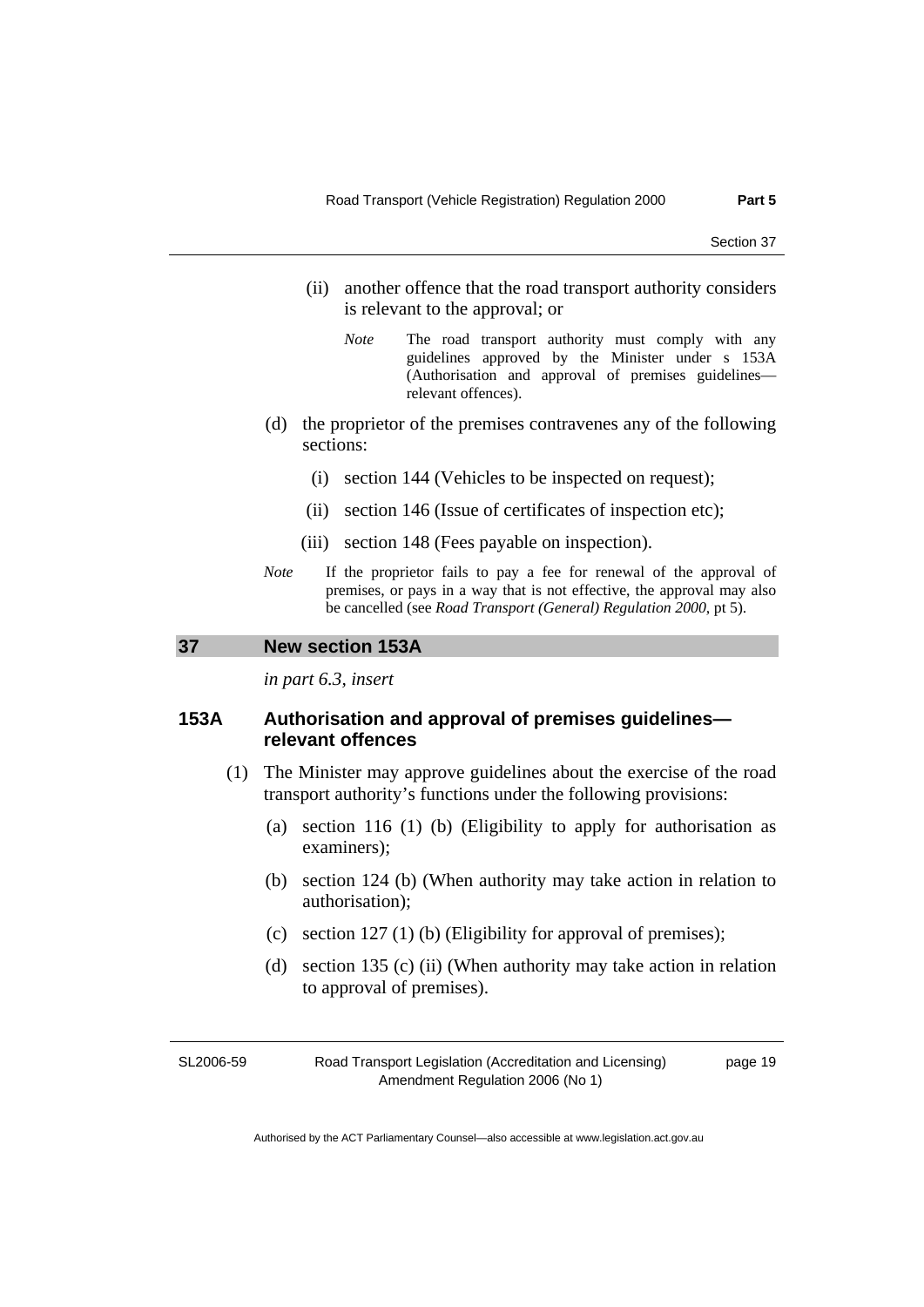- (2) Without limiting subsection (1), the guidelines may make provision about—
	- (a) the offences that are relevant in relation to—
		- (i) an application for authorisation as an examiner; and
		- (ii) the suitability of a person to continue to hold an authorisation; and
		- (iii) the eligibility for approval of premises; and
		- (iv) the suitability of premises to continue to be approved premises; and
	- (b) the matters or circumstances that may or must be considered in deciding whether—
		- (i) an application for an authorisation or approval of premises may or must be refused; or
		- (ii) an authorisation or approval of premises may or must be suspended or cancelled.

#### **Examples for par (b)**

- 1 whether a person has been convicted for a single offence or multiple offences and the nature and seriousness of the offence
- 2 the age of the person when the offence was committed
- 3 the time elapsed since the offence was committed
- *Note* An example is part of the regulation, is not exhaustive and may extend, but does not limit, the meaning of the provision in which it appears (see Legislation Act, s 126 and s 132).
- (3) The road transport authority must comply with any guidelines approved under this section.
- (4) Approved guidelines are a disallowable instrument.
	- *Note* A disallowable instrument must be notified, and presented to the Legislative Assembly, under the Legislation Act.

page 20 Road Transport Legislation (Accreditation and Licensing) Amendment Regulation 2006 (No 1)

SL2006-59